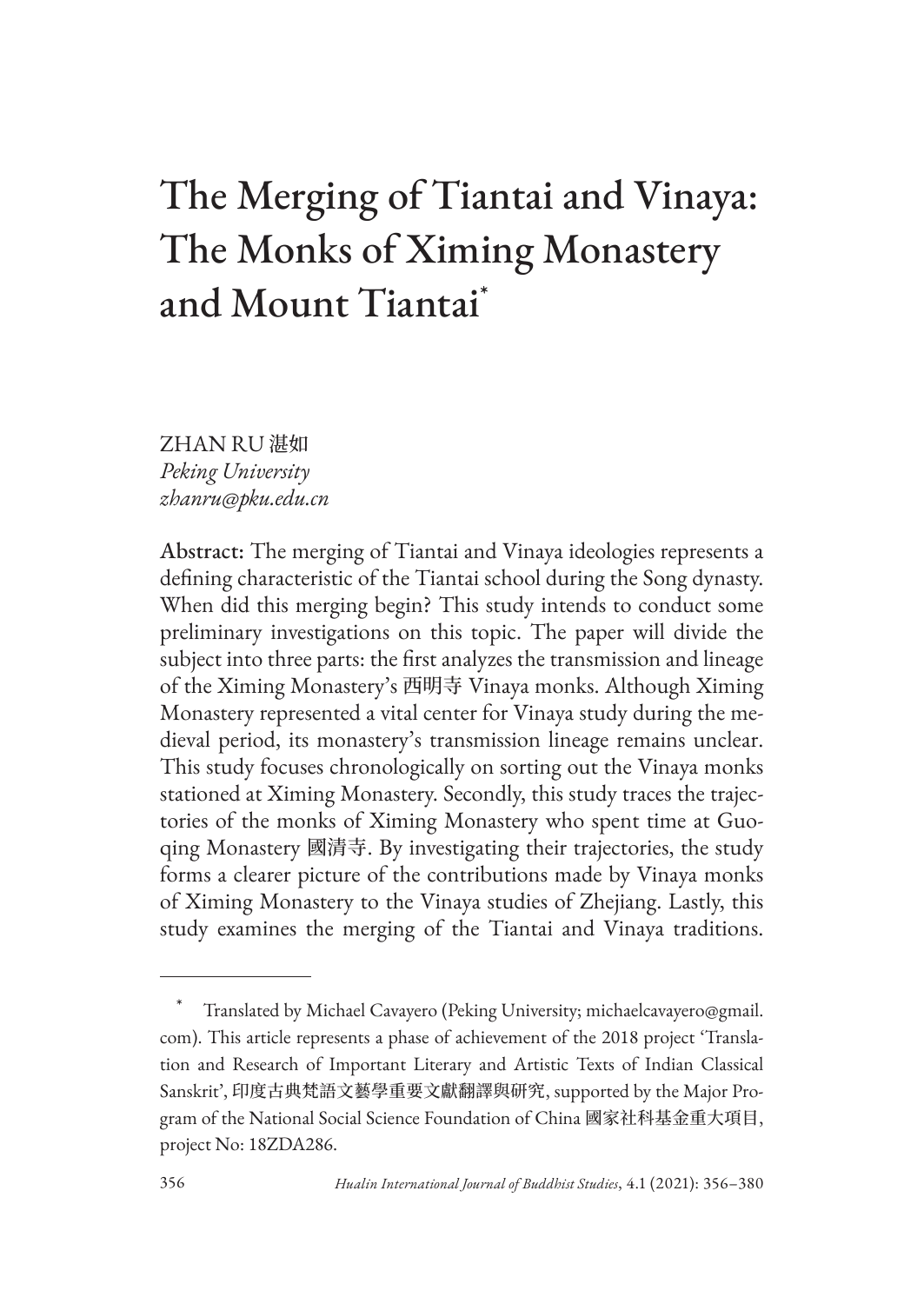The study will examine the process of those Vinaya monks of Ximing Monastery who gradually shifted towards the Tiantai teachings. Through the investigation of the above aspects, this study will offer a clearer understanding of the relationship between the Vinaya monks of Ximing Monastery and Mount Tiantai, and thus will advance our knowledge on the integration of the Vinaya of Tiantai teachings in this period.

Keywords: Tiantai 天台, Ximing Monastery 四明寺, Guoqing Monastery 國清寺, Vinaya Buddhism 律學

DOI: https://dx.doi.org/10.15239/hijbs.04.01.11

#### **1. Introductory Questions**

This study focuses on the interactions between the Vinaya<br>monks of the Ximing Monastery 西明寺 and Tiantai 天台 monasteries. The study aims to understand further the reasons for the Tiantai and Vinaya traditions' mutual integration during the Song dynasty.

A significant characteristic of Tiantai Buddhism is the merging of Tiantai and Vinaya principles. Vinaya masters practiced Tiantai methods, and Tiantai monks, likewise, learned Vinaya studies. Although it is impossible to determine when this kind of merging began, it was by no means a sudden phenomenon. This article intends to examine this process of integration and will divide the discussion into three parts.

The first part will focus on the lineage and transmission of Vinaya school or lineage, particularly within the Ximing Monastery. The Vinaya lineage of Ximing Monastery begins with Daoxuan 道宣 (596–667) and without question, the promotion of the *Sifen lü* 四 分律 [Skt. *Dharmaguputaka-vinaya*; Four-Part Vinaya]. However, Daoxuan's successors remain relatively unclear. This section will focus on the site of Ximing Monastery to analyze this lineage of Vinaya Buddhism and explore its development.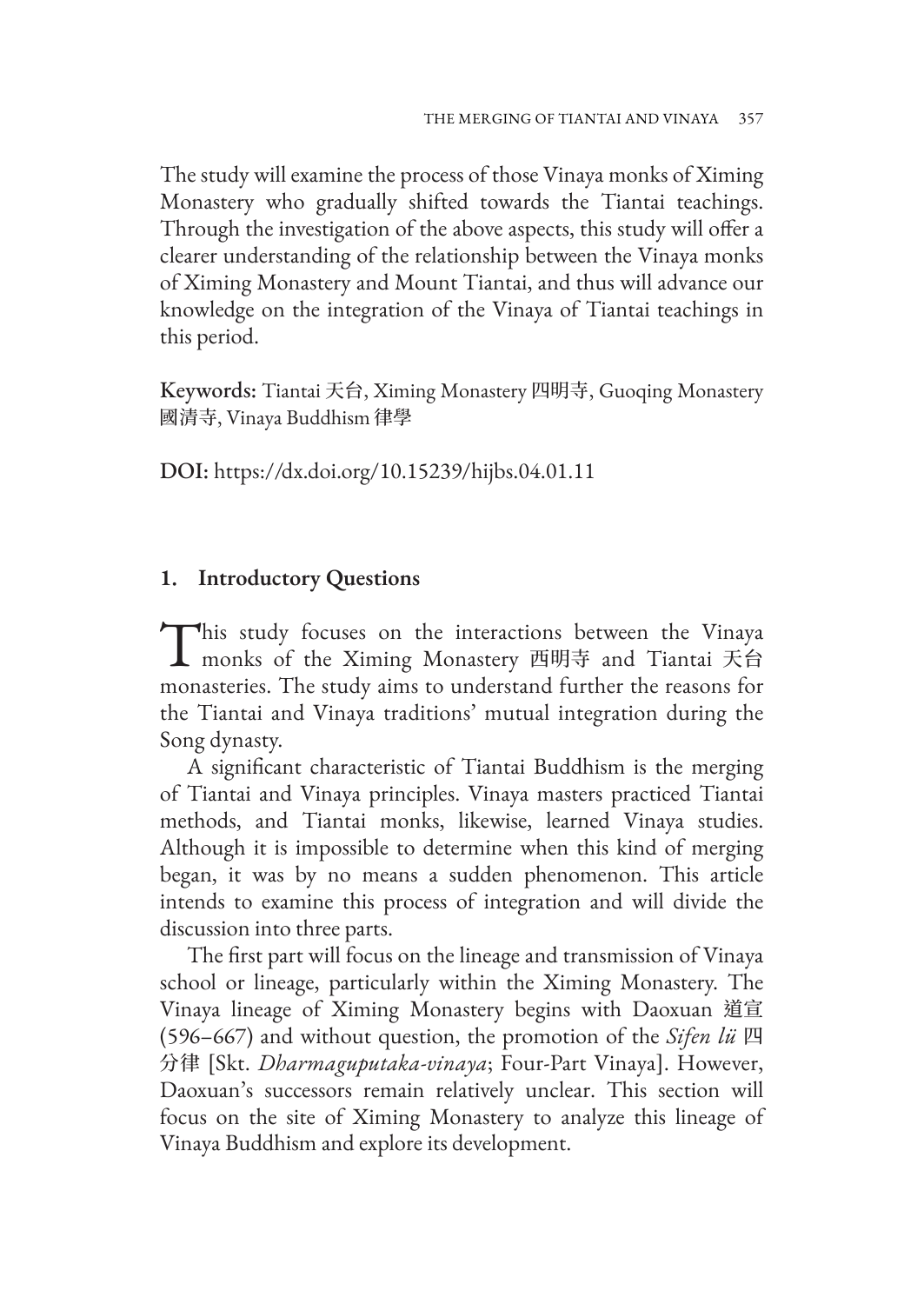The study will also discuss Tiantai monasteries that became essential locations in merging Vinaya and Tiantai Buddhist lineages. Tiantai Buddhism includes both the Guoqing Monastery 國清寺 lineage and the Yuquan Monastery 玉泉寺 lineage. Guoqing Monastery represented a location that flourished continuously due to the support of the King of Wuyue 吳越王 (852–932) and a site where many Vinaya masters promulgated the dharma. Yuquan Monastery served as the place where the Northern Chan 北宗禪 patriarch Shenxiu 神秀 (729–828) promulgated the dharma and contributed significantly to the merging of Tiantai and Chan Buddhisms. Thus, this article will also focus on Guoqing Monastery as an essential site for our discussion.

Finally, the study will consider the integration of Vinaya monks within Tiantai Buddhism and investigate the Vinaya monk Huize 慧 則 (835–908) and his successors and their pursuits of Tiantai doctrines to analyze and observe this interaction.

Based on our analyses of the above aspects, this study hopes to clarify the merging and interactions of the lineages and transmissions of the Vinaya monks of Ximing Monastery with Tiantai Buddhism during the late Tang to early Song period.

### **2. Ximing Monastery's Tradition of Vinaya Studies**

Ximing Monastery's Vinaya lineage began with Daoxuan. After the death of Daoxuan, many monks visited Ximing Monastery to study, and pay respects to his legacy. This study will survey chronologically the Ximing Vinaya masters of successive dynasties.

First include the Vinaya masters who were contemporaries of Daoxuan, many of whom also lived at Ximing Monastery. The first is Daoshi 道世 (?–684), made famous by his compilation of the *Fayuan zhulin* 法苑珠林 [Pearl Forest of the Dharma Grove]. Daoxuan once explicitly referred to Daoshi as a Vinaya master in his *Ji Shenzhou sanbao gantong lu* 集神州三寶感應錄 [Collected Records of the (Mysterious) Stimuli and Responses Related to the Three Jewels in China].1 Next is the Vinaya master Jundu 君度<sup>2</sup> . Jundu was a disciple of Tanguang 曇光 (559–684), and Tanguang inherited the Vinaya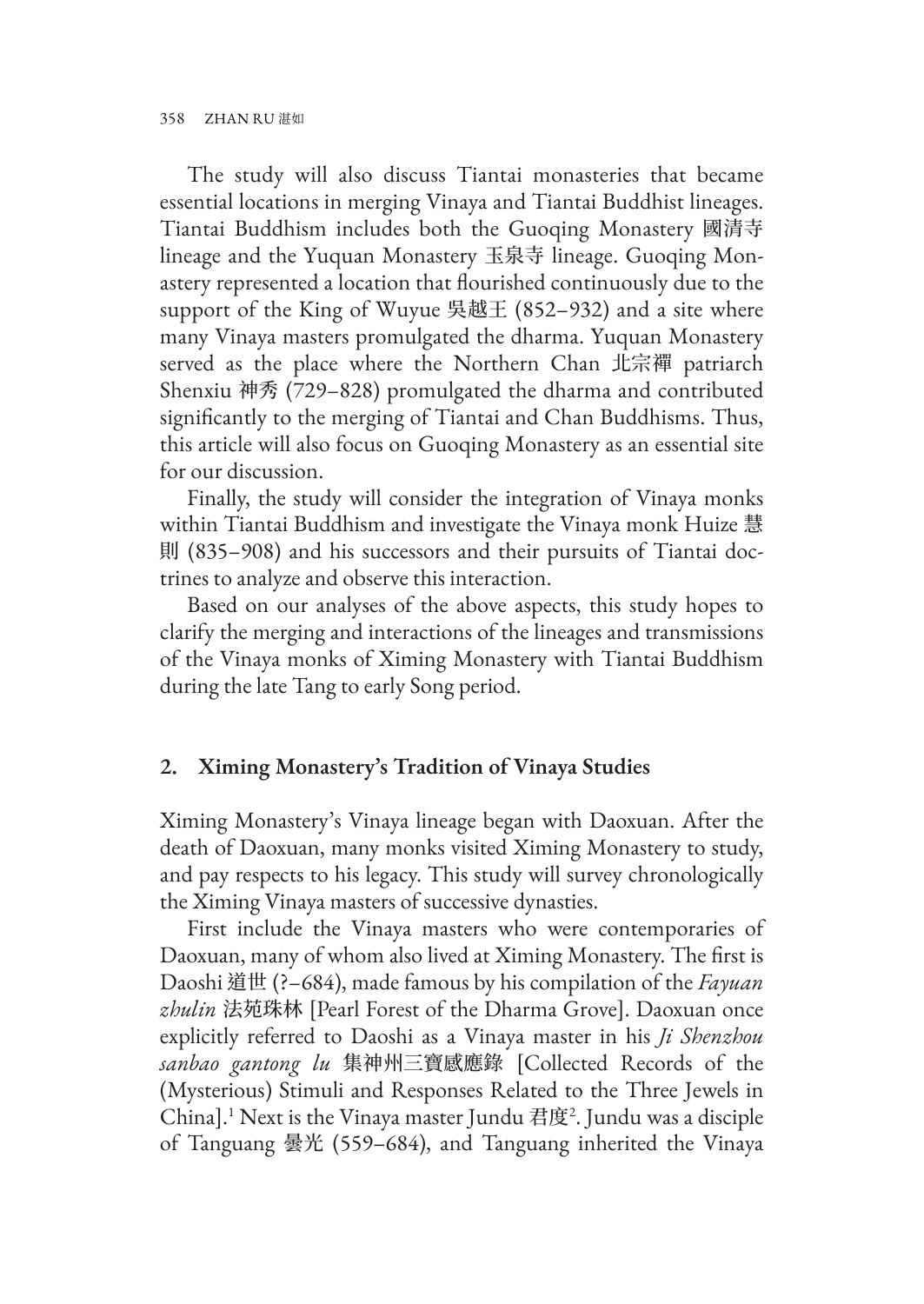teachings from Fali 法礪 (569–635) and Daoshuo 道爍. In this regard, the transmission of Vinaya studies of Ximing Monastery also absorbed the Xiangbu (Xiang Province) school (Ch. Xiangbu zong 相部宗).

Following this include the Vinaya monks active in Ximing Monastery after Daoxuan's death from 670 to 700. Daoxuan died in the second year of the Qianfeng 乾封 reign (667). He had many disciples and monks who came to study with him at Ximing Monastery during that time. Here, we will only list several monks who have been cited in historical records as monks particularly associated with Ximing Monastery. The first is the Vinaya master Daci 大慈 (618–752), whom Daoxuan personally ordained. Daci does not appear in any monastic records. However, we know that he composed a commentary of the *Xingshi chao* 行事鈔——*Sifen lü shanfan buque xingshi chao* 四分律刪繁補闕行事鈔 [Note on Practices Based on the Four Part Vinaya, Unnecessary Details Removed and Missing Gaps Filled], Daoxuan's Commentary on the *Sifen lü*. 3 In addition, when Daoxuan built an altar (Ch. *tan* 壇) for bestowing the precepts at Jingye Monastery 淨業寺 of Mount Zhongnan 終南山, he was accompanied by Daci together with the Vinaya masters Zhenyi 真 懿 and Siyi 四依. 4 Zhenyi was a student of Huijin 慧璡 (?–635), who was a student of Zhishou 智首 (567–635)<sup>5</sup>, Daoxuan's major mentor.

<sup>1</sup> See *Ji Shenzhou sanbao gantong lu*, *T* no. 2106, 52: 3.435a17–18: 統在西明 寺道律師新撰《法苑珠林》百卷內具顯之矣.

<sup>2</sup> See his biography at *Xu Gaoseng zhuan*, *T* no. 2060, 50: 22.624a24–b9: 釋 曇光, 姓張氏, 汴州人. 自幼及長, 潔志清範. 諸有勝徒, 莫不登踐. 於礪、爍兩師, 聽 受成教 …… 西明寺律師君度, 奕奕標舉, 一時俊烈, 亦光之所進也. 今麟德二年, 東 都講説師資導達, 彌所欽羨.

<sup>3</sup> *Xingshi chao zhu jia ji biao mu*, *X* no. 741, 44: 303b15–16: *Xingshi chaoji*  name and number<br>of juan not included. The right part [of the document], the account of the Tang Ximing Monastery Vinaya master Daci (行事鈔記 <sub>名及卷數</sub>. 右一部唐京師西明寺大慈律師述).

<sup>4</sup> *Guanzhong chuangli jietan tu jing*, *T* no. 1892, 45: 816b28–c19: 京師西明 寺大德真懿律師、…京師西明寺大德薄塵法師、…京師西明寺大慈律師、…京師西 明寺四依律師.

<sup>5</sup> *Xu Gaoseng zhuan*, *T* no. 2060, 50: 22.615b28–c3: 時又有沙門滿德、善智、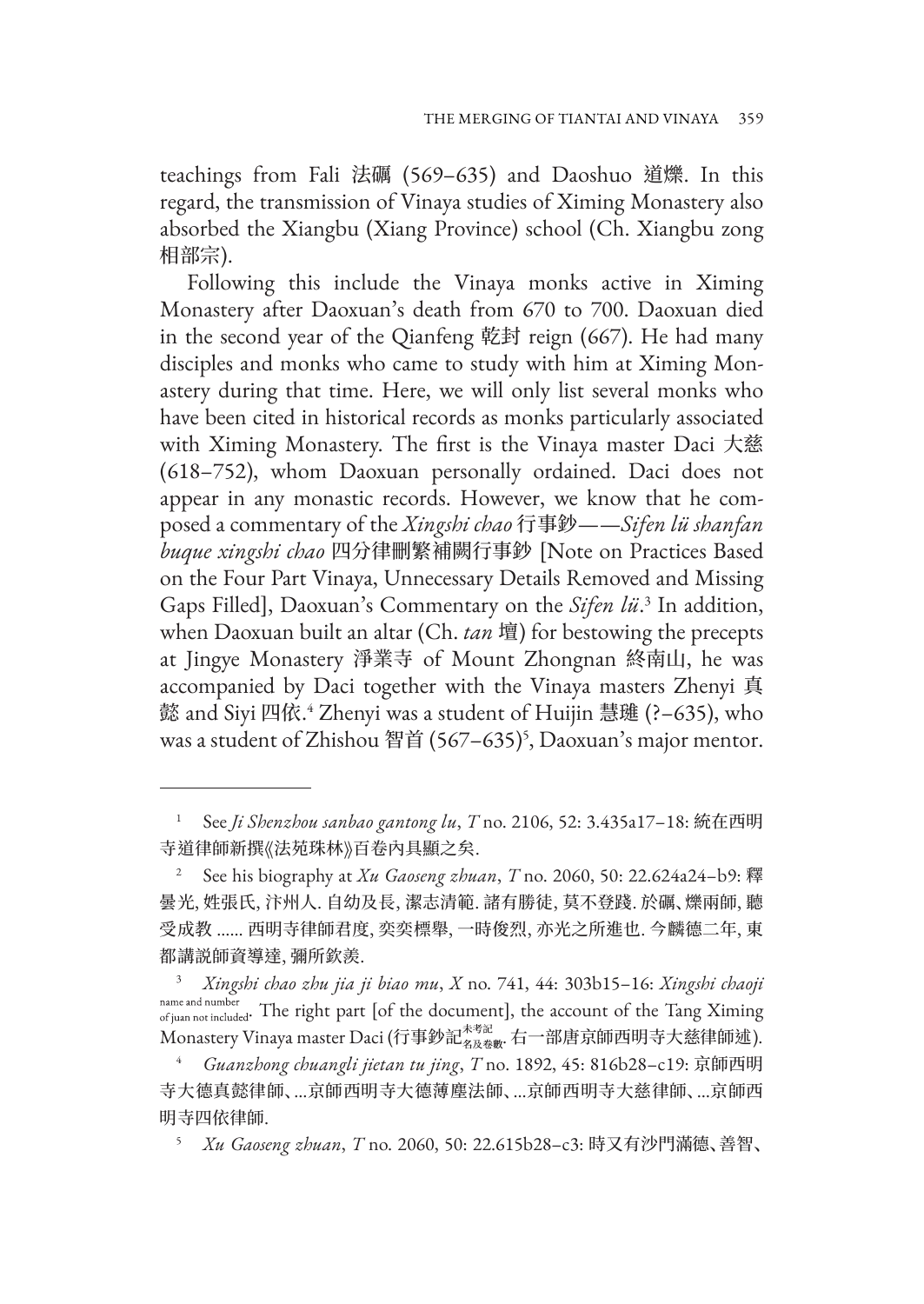Based on this information, we can gather that Zhenyi was Daoxuan's younger fellow-novice and received ordination at the stone altar of Jingye Monastery along with Daci. Daoxuan believed Zhenzi to be a talented Vinaya master and once discussed the practice of circumambulatory meditation of the Buddha (Ch. *raofo* 繞佛) with him.6 Regarding the Vinaya master Siyi, currently, there remain no extant records. Thus we know very little about his life.

Next include the Vinaya masters who were active at Ximing Monastery from 700 to 750. Those whom we can verify via historical accounts include Chongye 崇業 (614–742), Xuantong 玄通 (666– 767), Zhiyuan 智遠 and Jingyun 景雲. Chongye is recorded in the *Song Gaoseng zhuan* 宋高僧傳 [the Song Collection of Biographies of Eminent Monks] as a successor of the 'Nanshan Vinaya school' (Ch. Nanshan lüzong 南山律宗) and a direct disciple of Daoxuan. The Tang Emperor Ruizong 睿宗 (662–716) highly regarded Chongye. Chongye even administered the Bodhisattva Precepts to the Emperor. In the fourth year of the Kaiyuan 開元 reign (716), Emperor Xuanzong 玄宗 (685–762) bestowed Chongye with a reward. The famous literatus and former Chancellor of the Tang court, Su Ting 苏頲 (670–727), composed the 'Tang Chang'an Ximing si tabei' 唐 長安西明寺塔碑 [The *Stūpa* Tablet of Ximing Monastery in Tang Chang'an] to commemorate this event.<sup>7</sup> Chongye died during the Kaiyuan reign (742).8

The Vinaya master Xuantong was active during the Shenlong 神

真懿、敬道者, 同琎所學, 慕義朋從, 德慧悟天開, 談説弘暢; 智博解深奧, 情欣護 法; 懿導説有功, 化行多阻; 道抱素自資, 性存經史. 多從物故, 懿獨存焉, 揚敷京 輦.

<sup>6</sup> Daoxuan, 'Chu jingchu gao' 出淨廚誥 [Announcement of Producing Pure Cooking], *Quan Tang wen* 911.9501a: 有京師西明寺真㦤律師, 今之律匠也.

<sup>7</sup> 'Tang Chang'an Ximing si tabei', *Quan Tang wen* 257.2598a: 令大律師崇 業, 約身利物, 維忍辱之行, 全信役仁, 守毗尼之律, 明猶 壘, 壑比持綖, 摧伏魔障, 弼成學徒.

<sup>8</sup> *Song Gaoseng zhuan*, *T* no. 2061, 50: 14.795a16–25: 釋崇業 … 爲帝授菩薩 戒. … 開元中微疾, 囑弟子曰: '吾化窮數盡, 汝曹堅以防川, 無令放逸'. 語訖, 終於 所居寺之別院. 業即南山之嗣孫矣.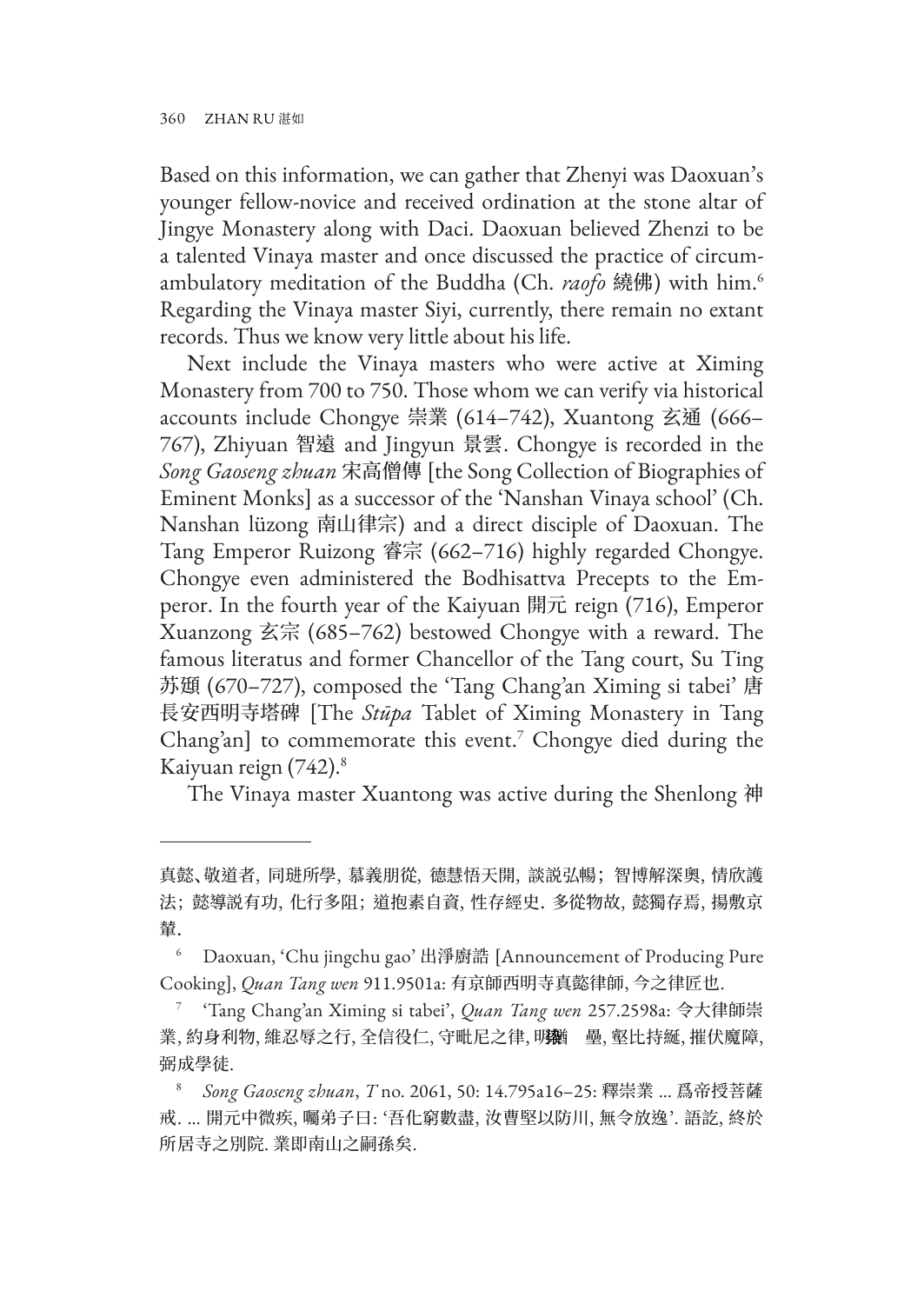龍 reign (705–706). After Yijing 義淨 (635–713) completed his translation of the *Wufen lü* 五分律 [Skt. *Mahīsasakavinaya*; the Five-part Vinaya], the Vinaya Master Aitong 愛同 (active 700s) produced a commentary and requested that Xuantong polish its language.<sup>9</sup> When the Vinaya Master Zhiyuan lectured at Ximing Monastery, Jianzhen/Jp. Gaijin 鑒真 (688–763), the monk who later became the founding patriarch of Vinaya Buddhism in Japan, was also a pupil there.10 In the twenty-fifth year of the Kaiyuan reign (737), Chen Huan 陳環 composed a tablet inscription for Xuantong, however, this tablet is no longer extant.<sup>11</sup> There are no known records regarding the Vinaya master Jingyun. Nevertheless, during the Kaiyuan reign, the monk Yuanzhao 圓照 (727–809) was ordained by Jingyun at Ximing Monastery.<sup>12</sup>

From 750 to 800, records of the Ximing Vinaya master Yuanzhao are verifiable. The *Song Gaoseng zhuan* records Yuanzhao's biography and details his life and activities at Ximing Monastery.13 The information supplemented here is that, in the second year of the Zhenyuan 貞元 reign (786), when the monk Dada 大達 (770–836) was ordained, Yuanzhao issued his complete precepts at Ximing Monastery.<sup>14</sup>

<sup>14</sup> See Pei Xiu 裴休 (791-864), 'Tang gu zuojie senglu neigongfeng sanjiao tanlun yinjia dade Anguosi shangzuo cizi fangpao dada fashi Yuanmi/Xuanmi tabei ming' 唐故左街僧錄內供奉三敎談論引駕大德安國寺上座賜紫方袍大達 法師元/玄秘塔碑銘 [Epitaph Inscription for the Xuanmi Pagoda dedicated to

<sup>9</sup> *Song Gaoseng zhuan*. *T* no. 2061, 50: 14.796b2–4: 著《五分律疏》十卷, 復 遺囑西明寺玄通律師重施潤色.

<sup>10</sup> *Sankoku buppō denzū engi*, *B* no. 186, 32: 3.669b7–9: 鑒真隨西京禪定寺義 威律師, 聽法礪律師四分律疏一遍, 次就西明寺遠智律師, 聽彼疏一遍.

<sup>11</sup> See the record on Chen Huan in the section on *shushou* 書手 in the *Jixian yuan huazhi* 集賢院畫直. See Tao, coll., *Jinglong wenguan ji*, 346–347.

<sup>&</sup>lt;sup>12</sup> Some scholars have argued that the name 'Jingyun' refers only to a monastery rather than a specific person. However, this theory remains unsupported and thus is open to further examination. See Fu, annot. & coll., Tao and Chen, supplemented, *Tang caizi zhuan jiaojian buzheng*, 113.

<sup>13</sup> See Yuanzhao's biography in *Song Gaosneg zhuan*, *T* no. 2061, 50: 15.804–805.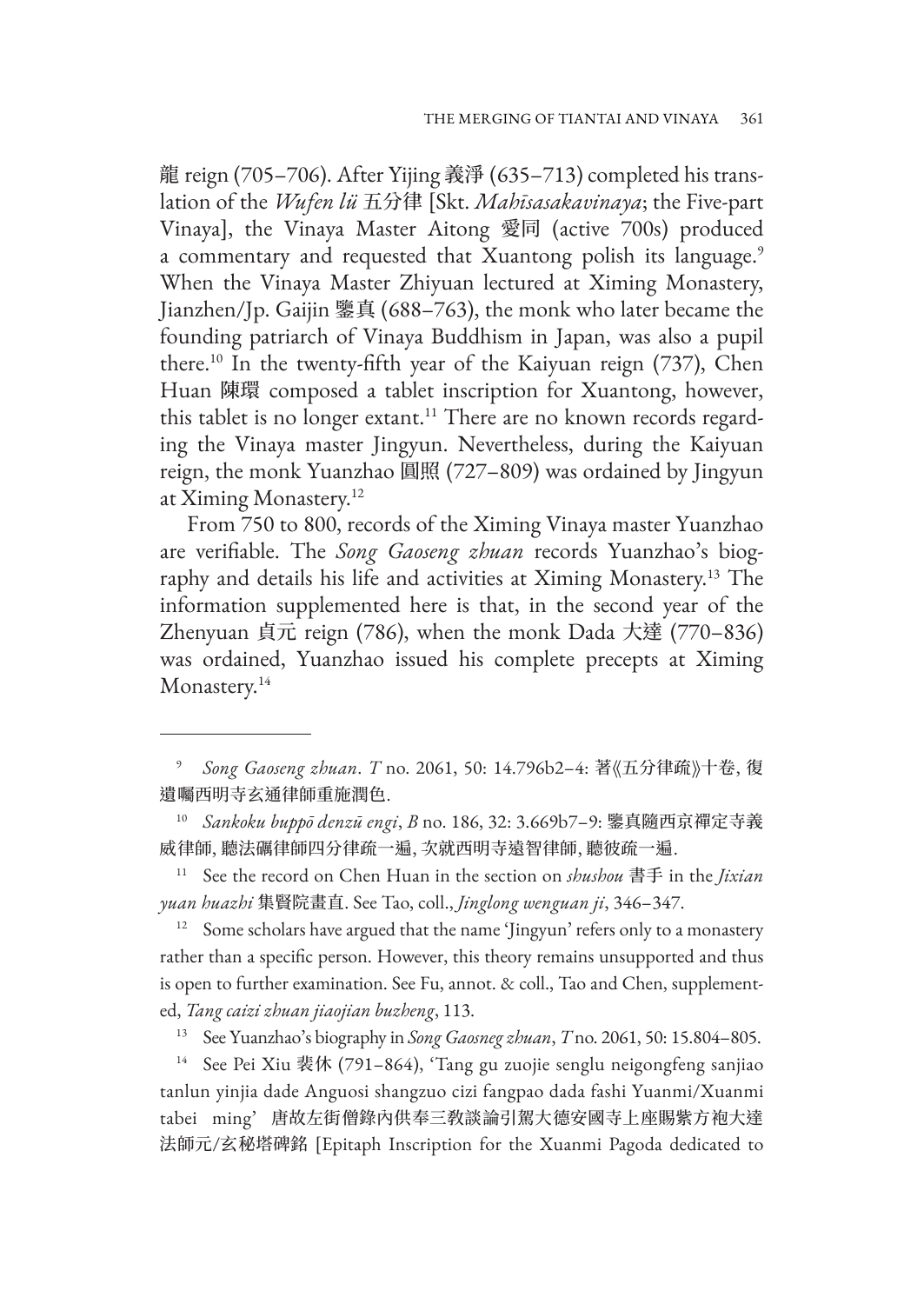From 800 to 850, the foremost Vinaya masters active at Ximing Monastery included Huizheng 惠正 and Xuanchang 玄 暢 (c.796–875). Regarding these two figures, there has already been ample discussion examining their records in other places. Thus we will only make a brief mention of them here. Concerning Huizheng, there is little extant information. Huizheng was possibly a direct disciple of the Esoteric master Bukong 不空 (Amoghavajra, 705–774). Xuanchang was born in the twelfth year of the Zhenyuan reign (796) and became ordained as a monk in the tenth year of Yuanhe  $\overrightarrow{\pi}$ 和 reign (815). He died in the second year of the Qianfu 乾符 reign (875). Following the 'Huichang Persecution of Buddhism' 會昌滅佛 (840–846), Xuanchang made significant contributions towards the revival of Vinaya studies in the late Tang empire.15

When the Tang dynasty fell to war and chaos in the second half of the ninth century, the late Tang peasant uprising led by Huang Chao 黃巢 (875–884) burned down Chang'an. Moreover, Ximing Monastery also fell to destruction. During this period, the Ximing Vinaya monks took refuge in various locations. At that time, the southern regions of Jiangsu and Zhejiang were relatively safe, and the King of Wuyue 吳越王 (852–932) was known to have made great efforts to protect Buddhism. Thus, the south became a primary refuge for monks fleeing the chaos. It was in light of these circumstances that Xuanchang's disciple Huize traveled to Guoqing Monastery 國清寺 located on Mount Tiantai, and thereby forged the opportunity to merge the teachings of the Tiantai and Vinaya Buddhist traditions.

Dharma Master Dada, the late Tang Monastic Registrar of the Left Street, Palace Chaplain, Lecturer for the Imperial Conference of Three Teachings, Chariot-leading Great Virtue, the Anguo si Abbot and the Bestowee of Purple Robe], *Quan Tangwen*, 743.7694. The tablet inscription records that when [Dada 大達] was seventeen-years-old, Yuanzhao initiated him into monkhood, and in Kaicheng 開 成 1 (836), he died at the age of sixty-seven. Based on these records, we can estimate that he was initiated into monkhood in Zhenyuan 貞元 2 (786).

<sup>&</sup>lt;sup>15</sup> See the chapter of 'Fushou zhuanyuan Huichang miefo yu ximingsi' 福壽 莊嚴: 會昌滅佛與西明寺 [The Huichang Persecution of Buddhism and Ximing Monastery], in the author's monograph (Zhan, *Ximing Dongxia*).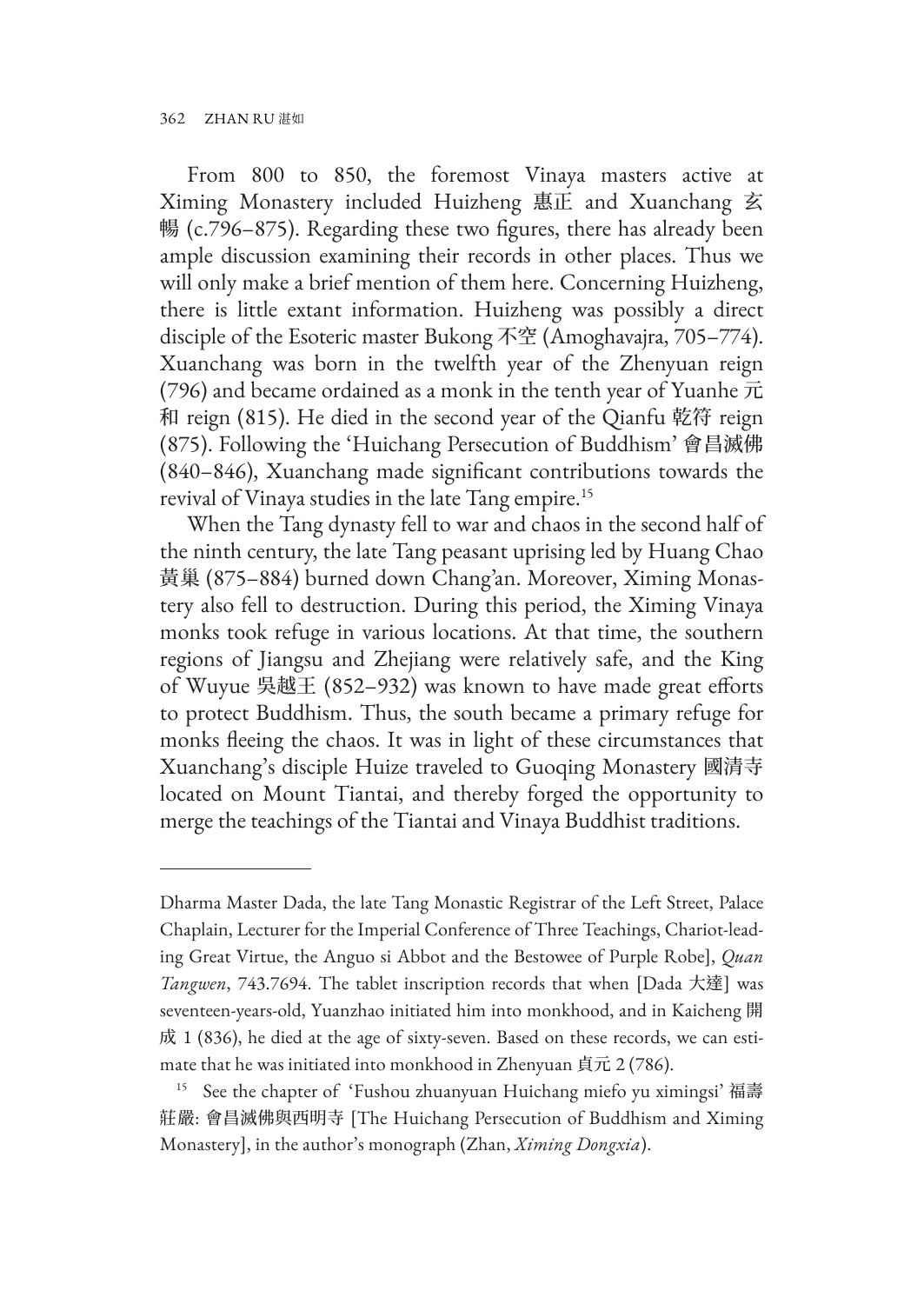Throughout the more than two hundred years of Ximing Monastery's history, the tradition of Vinaya studies that began with Daoxuan remained unbroken. Although the lineage of some of the Vinaya masters remains unclear, for the most part, we can trace each of these masters as inheritors of the Ximing Vinaya lineage. In this regard, Ximing Monastery served as an important site for the Vinaya studies that flourished during the Tang dynasty.

## **3. The Flourishing of Vinaya in Eastern and Western Zhejiang (***Liangzhe***): Huize and Xijue and the Vinaya Studies of Jiangsu and Zhejiang**

In the above discussion, we analyzed the lineage of the Vinaya studies of Ximing Monastery. Below, we will examine the relationship between the Vinaya monks of Ximing Monastery and the flourishing of Vinaya Buddhism in the Zhejiang region. We will also survey the activities of the Vinaya monks of Ximing Monastery at Guoqing Monastery.

First, we will observe the activities of the Vinaya monks of Ximing Monastery at the Guoqing Monastery located at Mount Tiantai. Contact between Vinaya monks of Ximing Monastery and Tiantai Buddhism began long before Huize. As early as the thirteenth year of the Dali 大曆 reign (778), when Yuanzhao collated the commentary of the *Sifen lü* 四分律疏, one of the names on the list of contributors included that of 'Daosui of Ximing Monastery' 西明寺道邃. 16 During the Dali reign, the Ninth Patriarch of Tiantai Buddhism, Daosui 道邃 (fl. 805), studied the Tiantai doctrines with Zhanran 湛 然 (711–782)17. Based on such evidence, it is possible to assume that

<sup>&</sup>lt;sup>16</sup> Yuanzhao, 'Chi qianding *Sifen lü* shu xu zou' 敕僉定四分律疏序奏 [Answer to the Imperial Edict ordering the Verifying the Commentary on the *Sifen Lü*], Chen, comp., *Quan Tangwen bubian* 56.678: 西明寺道邃, 興泚, 本寺寶意.

<sup>17</sup> *Song Gaoseng zhuan*, *T* no. 2061, 50: 29.891a10–11: 'In the years of the Dali reign, Zhanran entrusted the *Zhiguan fuxing ji*' (大曆中, 湛然師委付《止觀 輔行記》).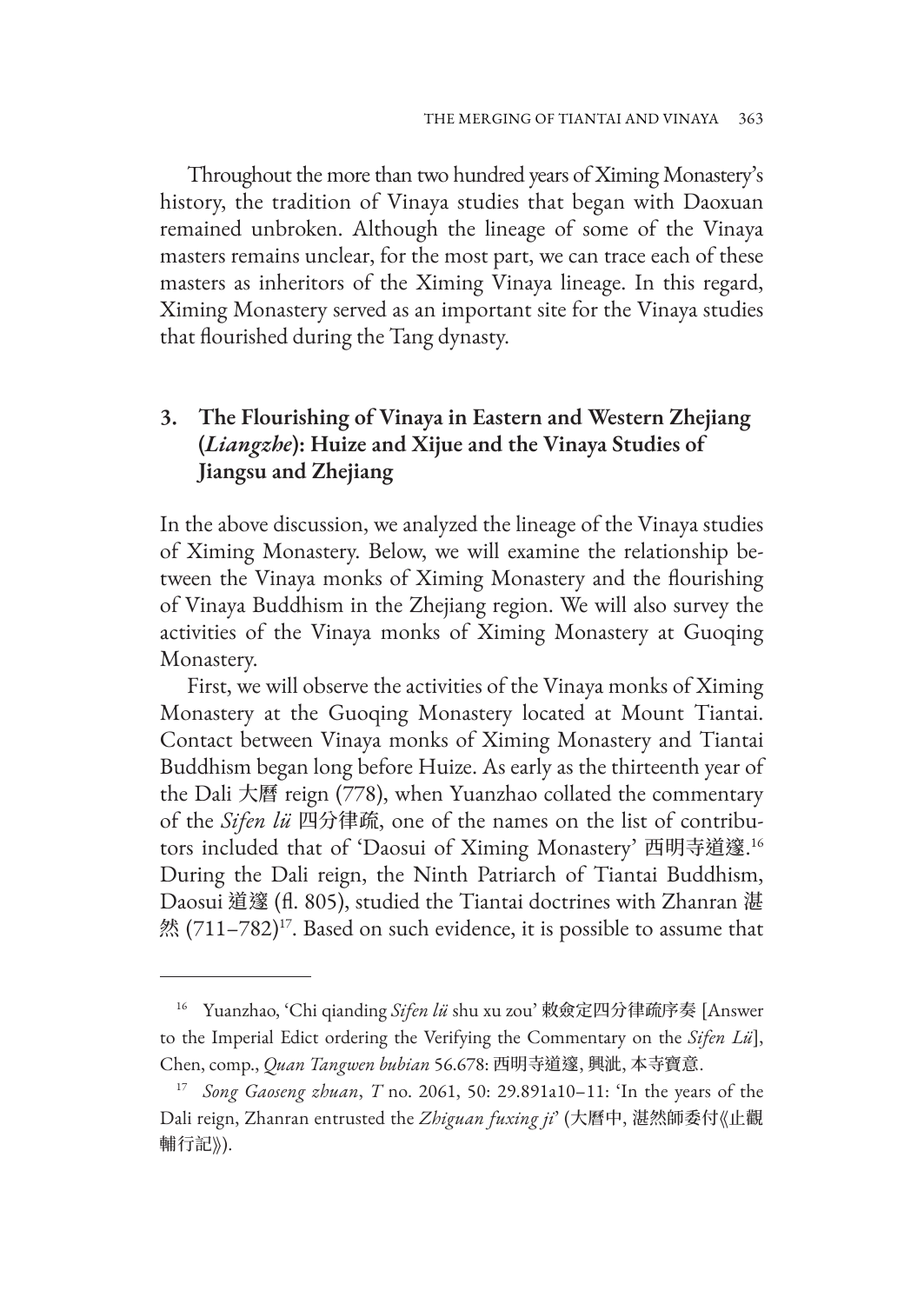the figure 'Daosui of Ximing Monastery' was concurrently the Ninth Tiantai Patriarch. Still, the more substantial connection between Tiantai Buddhism and the Vinaya monks of Ximing Monastery appears predominantly in the case of Huize. Using relevant records from the *Song Gaoseng zhuan* we can conduct further investigations concerning Huize's activities.<sup>18</sup>

Based on his biographical records, Huize was active in Ximing Monastery for nearly two decades and followed Xuanchang in promulgating the Vinaya teachings. In his middle age, Huize left Chang'an due to the Guangming Rebellion 廣明之亂 and took refuge in Guoqing Monastery for nearly ten years. During his time seeking refuge, Huize encountered the literatus Gao Pian 高駢 (821–887), who has a biography recorded in the *Jiu Tang shu* 舊唐 書 [Old History of the Tang Dynasty].<sup>19</sup> According to legend, during the Huang Chao uprising in the first year of the Guangming 廣明 reign (880), Gao Pian assembled an army to protect himself. After facing defeat in the first year of the Zhonghe 中和 reign (881), he began praying to immortal deities. Around this time, Gao Pian met Huize, and in the second year of the Zhonghe reign, he invited Huize to teach the Vinaya at Fayun Monastery 法雲寺. The Huainan 淮南 Fayun Monastery is in Yangzhou 揚州. 20 This monastery was once the residence of the Jin dynasty General Xie An 謝安 (320-385).<sup>21</sup> In the second year of the Zhonghe reign, Gao Pian orchestrated numerous religious activities at this site. On the fifteenth day of the first lunar month (Zhonghe  $2.1.15$  = February 6, 882), he organized a feast for the people at Fayun Monastery while requesting the blessings of the bodhisattvas Śāriputra 舍利弗 and Avalokitêśvara 觀世

<sup>18</sup> See Huize's biography at *Song Gaoseng zhuan*, *T* no. 2061, 50: 16.809.

<sup>19</sup> See Gao Pian's official biography at *Jiu Tang shu* 182.4711–4712.

<sup>20</sup> Li, *Tang wudai fosi ji kao*, 143.

<sup>21</sup> *Fayunsi zhi*, in *Yangzhou huafang lu*, 82: 晉寧康三年, 謝安領揚州刺史, 建 宅於此. 至太元十年, 移居新城, 其姑就本宅爲尼, 建寺名法雲, 手植雙檜; 謝太 傅祠, 安故宅, 內有法雲寺, 舊有雙檜; 謝太傅祠, 安故宅, 內有法雲寺, 舊有雙檜. Furthermore, *Mozhuang manlu*, *Sibu congkan* 6.109, also states: 揚州呂甫觀文 宅, 乃晉徵西將軍謝安宅. 在唐爲法雲寺. 有雙檜, 建炎後遂亡.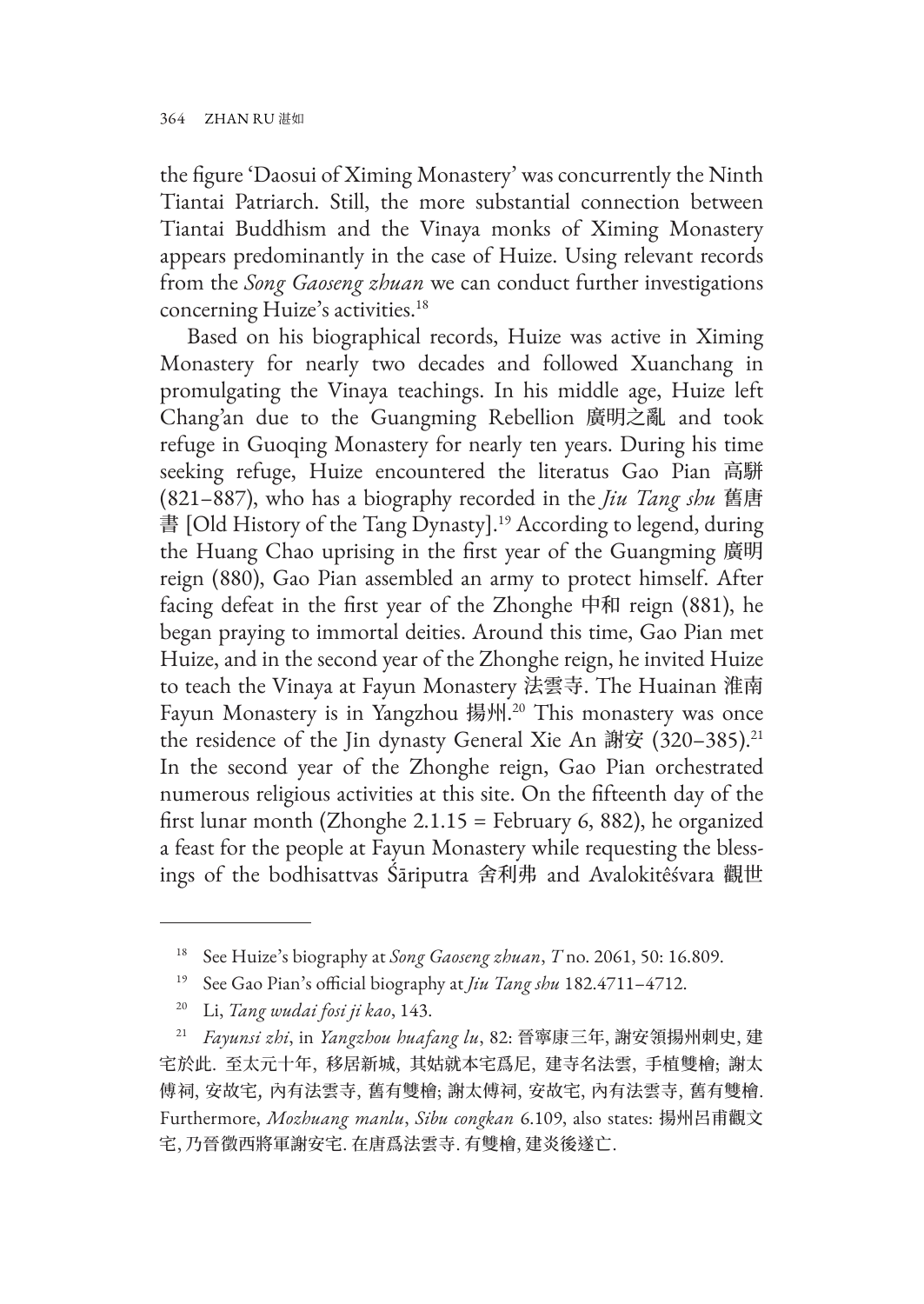音. 22 On the twenty-third day of the seventh lunar month of that year (Zhonghe 2.7.23 = August 10, 882), he organized another feast at Fayun Monastery and prayed for blessings.<sup>23</sup> On the twenty-seventh day of the lunar seventh month of the same year (Zhonghe 2.7.27 = August 14, 882), he organized yet another feast, copied the scriptures, and prayed for blessings.<sup>24</sup> Based on this information, we can assess that while at Fayun Monastery, Gao Pian must have arranged Huize's teaching of the Vinaya as a part of his many Buddha worshipping activities. Following this, Huize traveled to the State of Wu 吳地.

Concerning the time between his travels to the State of Wu and residency at Guoqing Monastery, Huize's records remain vague. According to his biographical records, after completing his teaching of the Vinaya at Fayun Monastery and while beginning his travels to the State of Wu, Huize was retained by the prefectural governor Duke Yang 刺史楊公. Duke Yang possibly refers to Yang Xingmi 楊行 密 (852–905), the Wu founder and warlord.

In the third year of the Guangqi 光啓 reign (887), Duke Yang occupied Yangzhou 揚州. In the following year, his armies were defeated, forcing him to flee to Xuanzhou 宣州. Based on the above information, we can conclude that Huize taught the Vinaya at Fayun Monastery for five years. Following this, and due to the defeat of Gao Pian's armies, Huize then fled to Yangzhou, where he was detained or persuaded to stay by Yang Xingmi. The state of Wu and Guoqing

<sup>&</sup>lt;sup>22</sup> 'Tianwangyuan zhai ci' 天王院齋詞 [Feast Text of the Tianwang Cloister], in Dang, colla. & annot., *Guiyuan bigeng ji jiaozhu*, 518: 唐中和二年太歲壬寅正 月望日, 具銜某敬請僧某乙設齋於法雲寺天王院.

 $23$  'Wei gu zhaoyi puye zhaici ershou' 爲故昭義僕射齋詞二首 [Two Feast Lyrics] for the late *zhaoyi puye*], Dang, colla. & annot., *Guiyuan bigeng ji jiaozhu*, 522: 'On the 23rd day of the seventh month of the second year of Zhonghe, a feast was set up at the Fayun Monastery for the nephew of late *zhaoyi* and his two grandsons' (中和二年七月二十三日, 爲故昭義姪孫僕射及二孫子敬設齋於法雲寺).

<sup>&</sup>lt;sup>24</sup> See the second poem of the 'Wei gu zhaoyi piushe zhaici ershou': 中和二年七 月二十七日, 某官某乙奉太尉處分, 爲故昭義僕射於法雲寺設三百僧齋, 並寫《金光 明經》五部、《法華經》一部, 永充供養.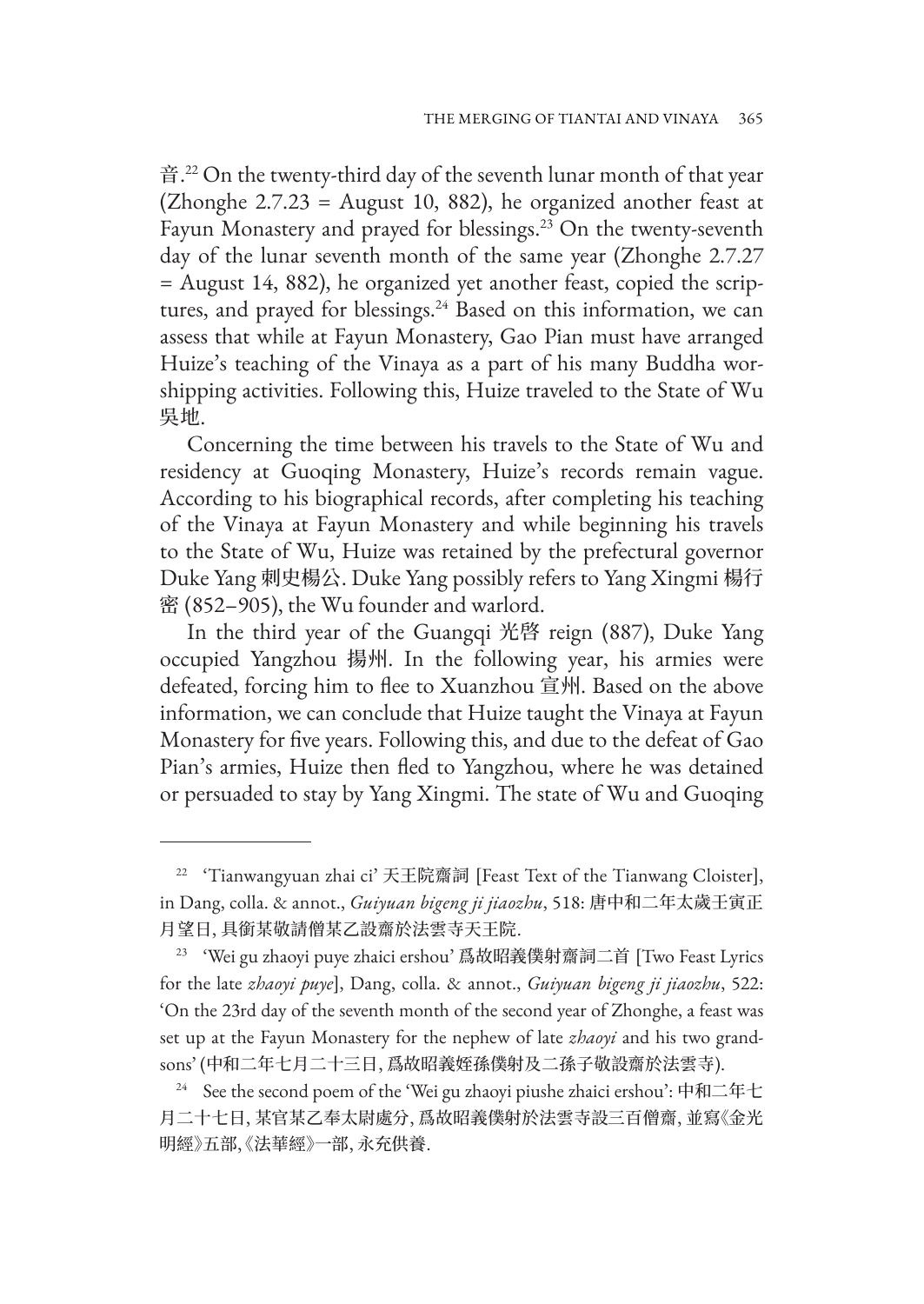Monastery of Mount Tiantai are seemingly not in the same area. However, due to the paucity of historical evidence, we cannot further analyze Huize's situation. Huize lived at Guoqing Monastery for seven years, and in the first year of the Qianning reign, he left for the Aśokan Monastery (Ayuwang si 阿育王寺) in Mingzhou 明州. See relevant timeline below:

| Age | Date(s)                   | Location                                      | Activity                                          |
|-----|---------------------------|-----------------------------------------------|---------------------------------------------------|
| 17  | Dazhong $\pm \pi$ 7 (853) | Ximing Monastery<br>西明寺                       | Renounces secular life                            |
| 20  | Dazhong 大中 9 (855)        | Ximing Monastery<br>西明寺                       | Enters Buddhist<br>monkhood                       |
| 26  | Dazhong 大中 14 (860)       | Ximing Monastery<br>西明寺                       | Follows Xuanchang (in<br>study)                   |
| 28  | Xiantong 咸通 3 (862)       | Chongsheng Monas-<br>tery 崇聖寺                 | Teaches the<br>Abhidharmakośa-bhāṣya              |
| 32  | Xiantong 咸通 7 (866)       | Zuyuan 祖院                                     | Replaces Xuanchang to<br>teach the Vinaya         |
| 40  | Xiantong 咸通 15 (874)      |                                               | Receives the official<br>precepts at the alter    |
| 46  | Guangming 廣明 $1(880)$     | Xiagui 下邽                                     | Seeks refuge                                      |
| 48  | Xhonghe 中和 2 (882)        | Fayun Monastery,<br>Huainan 淮南法雲寺             | Teaches the Vinaya                                |
| 53  | Guangqi 光啓 3 (887)        | Guoqing Monastery,<br>Mount Tiantai<br>天台山國清寺 | Takes residence                                   |
| 60  | Qianning 乾寧 1 (894)       | Aśoka Monastery,<br>Mingzhou<br>明州阿育王寺        | Writes and receives further<br>precept ordination |
| 74  | Kaiping 開平 2 (908)        |                                               | Passes away                                       |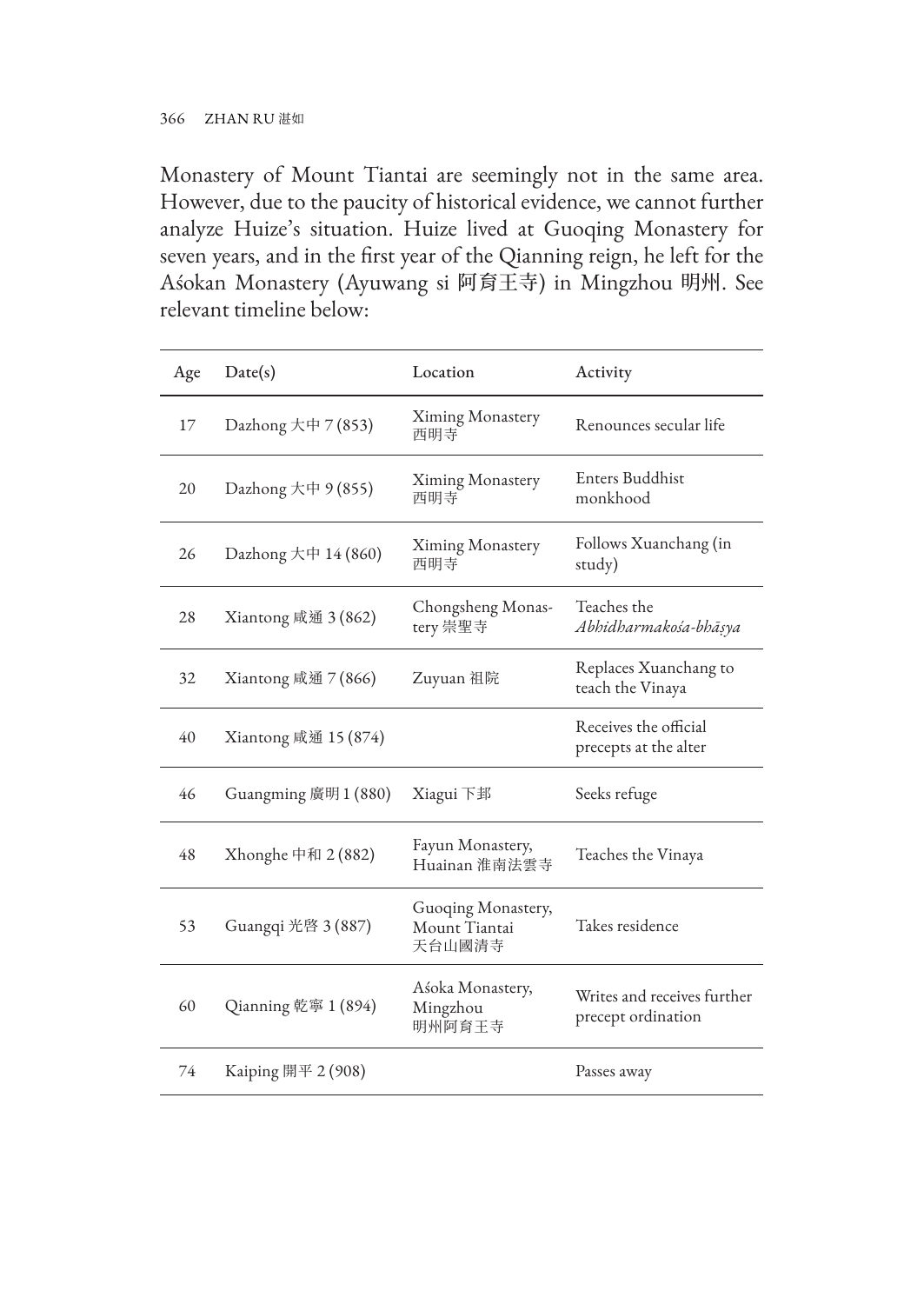In the next part of the investigation, we will consider the relationship between the Vinaya monks of Ximing Monastery and the flourishing of the 'Nanshan Vinaya school' (Ch. Nanshan lü 南山律) in Zhejiang. Huize's biography makes no mention of his impact on the Vinaya studies in Zhejiang. However, in the biography of his disciple Xijue 希覺 (864–949), Huize is given a more detailed evaluation. While at the Aśoka Monastery, Huize wrote the *Jiyao ji* 集要記 [Collection of Important Records (on Vinaya studies)] in twelve *juan* expounding on the Nanshan Vinaya school commentaries. Xijue expanded this record to twenty *juan*, and it became widely popular in the eastern and western regions of Zhejiang.<sup>25</sup> It is not an exaggeration to say that Huize and his disciple Xijue became influential proponents of spreading the Nanshan Vinaya teachings in Zhejiang. Furthermore, their efforts laid a solid foundation for integrating or merging the Tiantai and Vinaya Buddhism, which followed.

Due to the paucity of historical sources, we cannot verify Huize's activities while residing at Guoqing Monastery. However, according to his biographical records, Huize is known to have taught the Nanshan Vinaya commentaries a total of seventy times during his life. Therefore, it is most likely that while at Guoqing Monastery, he also spent several years promoting the Nanshan Vinaya teachings, providing a unique opportunity to merge the Tiantai and Nanshan Vinaya Buddhist traditions/lineages. An observation of the activities of Huize's disciple Xijue is also necessary for our discussion to supplement our knowledge of Huize's activities at Guoqing Monastery.<sup>26</sup>

Two years after Huize arrived at Guoqing Monastery, he promoted Vinaya studies and took on Xijue as a disciple. After Huize departed from Guoqing Monastery, it is unclear where Xijue went based on extant records; he could have followed Huize to Aśoka Monastery.27 Xijue's biography records that he went to Yongjia 永嘉

<sup>25</sup> *Song Gaoseng zhuan*, *T* no. 2061, 50: 16.810c1–2: 'The *Jiyao ji* 集要記 [Collection of Important Records], written by Huize, became widely popular throughout Zhejiang's eastern and western regions. Its popularity continued up until the time of Huize's death' (浙之東西, 盛行斯錄. 暨乎則公長往).

<sup>26</sup> See Xijue's biography at *Song Gaoseng zhuan*, *T* no. 2061, 50: 16.810.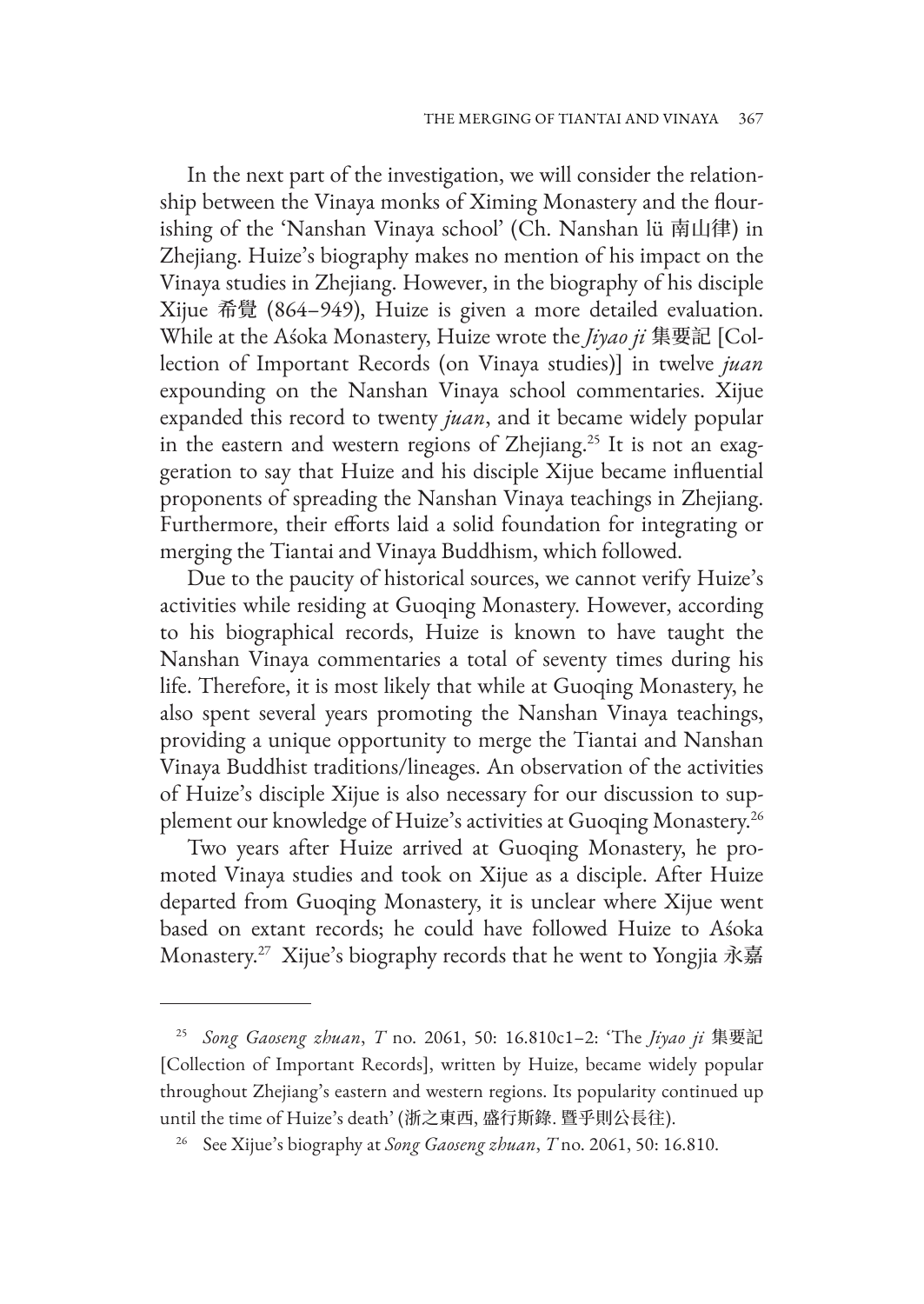alone to teach the Vinaya. Qian Hua 錢鏵 (891–945), the prefecture magistrate, deeply admired Xijue. When Xijue became falsely accused of a crime, Qian Hua allegedly released him without investigating. Qian Hua served as the governor of Wenzhou 温州 and Mingzhou 明 州 consecutively.28 His term as the governor of Mingzhou was during the fourth year of the Changxing 長興 reign  $(933)$ .<sup>29</sup> Before this, he served as the governor of Wenzhou. After being falsely accused, Xijue moved to the Daqian Monastery 大錢寺 of Qiantang 錢塘. While at the Daqian Monastery, King Wenmu 文穆王 (Qian Yuanguan 錢 元瓘, 887–941) built the 'Monastery of One Thousand Buddha Images' (Ch. Qianfo si 千佛寺) and invited Xijue to serve as its abbot. However, according to other historical sources, Qianfo Monastery was constructed in the fourth year of the Kaiping 開平 reign  $(910)^{30}$ The Daqian Monastery was constructed in the fifth year of the Kaiping reign (911).<sup>31</sup> Thus, chronologically, there remain some inconsistencies regarding the order of construction of these two monasteries based on different historical accounts. Hence, we can deduce that Xijue arrived at Qianfo Monastery, not at the beginning of the monastery's construction in 910, but only after 911. After serving as abbot to Qianfo Monastery, Xijue's location becomes unclear. Zanning 贊寧 (919–1002) only provides ample records of his academic knowledge. The chart below documents his activities:

<sup>27</sup> *Song Gaoseng zhuan*, *T* no. 2061, 50: 7.750c22–23: '[Haoduan] encountered Xijue at the Ayuwang (Aśokan) Monastery of Mount Siming in Zhejiang promoting the Nanshan Vinaya teachings' (於四明阿育王寺遇希覺律師盛揚南 山律).

<sup>28</sup> See Qian Hua's biography at *Shiguo chunqiu* 83.1193: 鏵字輔軒……承制累 授溫, 明二州刺史……開運二年卒, 年五十五, 謚曰忠簡.

<sup>&</sup>lt;sup>29</sup> *Yanyou Siming zhii*, *SKQS* 491: 344b: 錢鏵, 吳越王鏐之弟〇 $\frac{1}{2}$ 

<sup>30</sup> *Wulin fanzhi* 武林梵志, *B* no. 161, 29: 2.506a7–9: 程中書珉作寺記. 寺負 錢塘就山, 唐開成四年建, 曰 '龍興千佛寺'. The *Xianchun Lin'an zhi* (*SKQS* 490: 759b) also records this.

<sup>31</sup> *Wulin fanzhi*, *B* no. 161, 29: 2.509a4–6. 先是, 梁開平五年, 吳越王於仁王 廢院, 掘地得大錢, 以爲瑞應, 因建大錢寺. The *Shiguo chunqiu* (*SKQS* 466: 55d) also records this.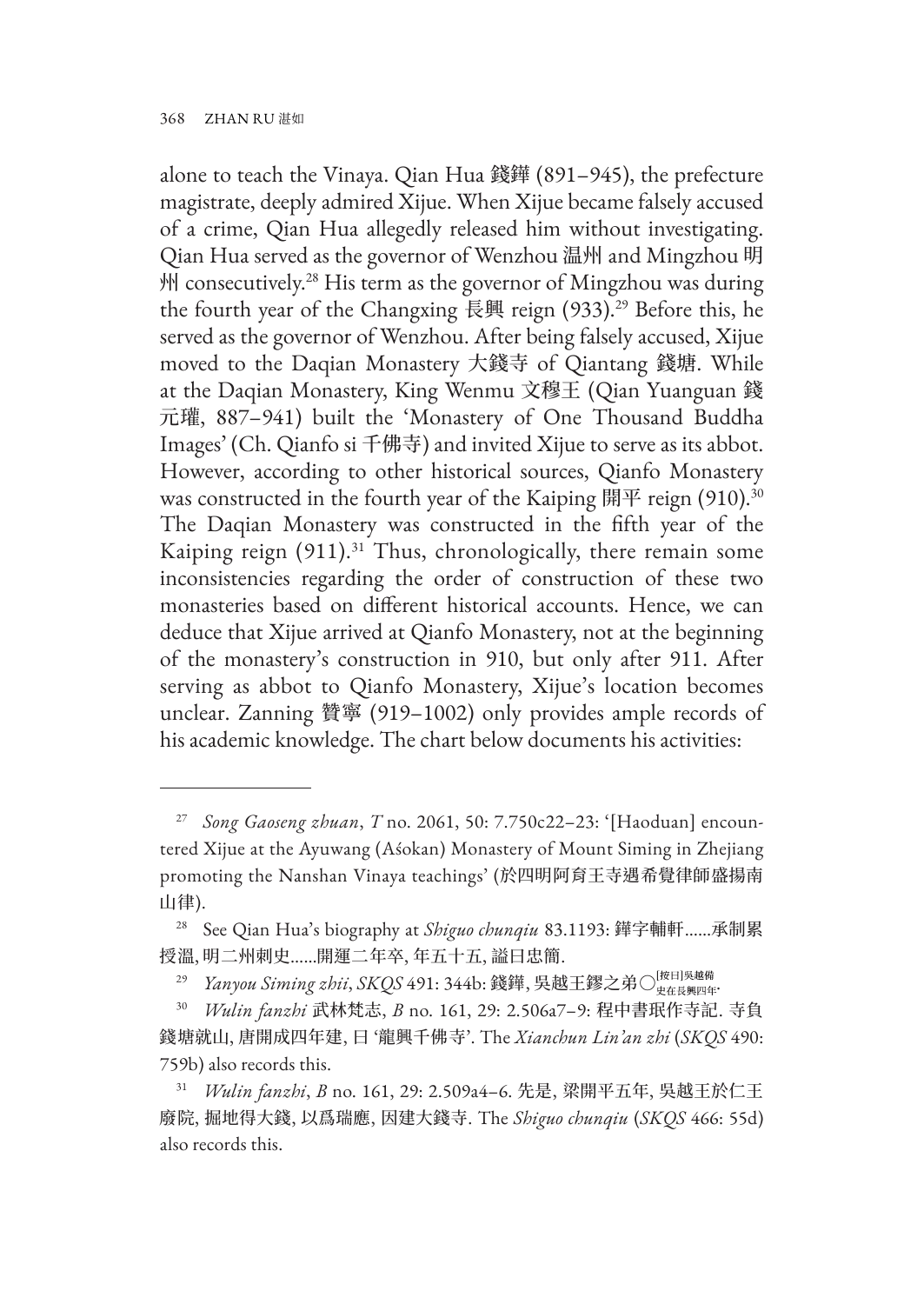| Age | Date                                                          | Location                            | Activity                                        |
|-----|---------------------------------------------------------------|-------------------------------------|-------------------------------------------------|
| 25  | Wende 文德 1 (888)                                              | Kaiyuan Monastery,<br>Wenzhou 温州開元寺 | Renounces secular life                          |
| 26  | Longji 龍紀 reign (889)                                         |                                     | Receives the official<br>precepts               |
|     | Longji 龍紀 reign (889)<br>- Qianning 乾寧 reign<br>$(894 - 898)$ | Guoqing Monastery<br>國清寺            | Follows Huize to study<br>the Vinaya            |
|     |                                                               | Yongjia 永嘉                          | Teaches the Vinaya                              |
|     | Kaiping 開平 5 $(911)$                                          | Daqian Monastery,<br>Hangzhou 杭州大錢寺 | Moves after he is falsely<br>accused of a crime |
|     | Kaiping 開平 5 $(911)$                                          | Qianfo Monastery <sup>F</sup><br>佛寺 | Assigned as master of the<br>Monastery          |
| 81  |                                                               |                                     | Gives alms to all the<br>monks in the land      |
| 85  |                                                               |                                     | Attains 'perfection'<br>(passes away)           |

This section has provided a general analysis of the activities and locations of the Ximing Vinaya monks. In the process of promoting Nanshan Vinaya Buddhism and its teachings in Zhejiang, Guoqing Monastery served as the primary site of transmission for the Vinaya teachings of Ximing monks. Furthermore, the flourishing of Vinaya studies provided the necessary conditions for merging the Tiantai and Vinaya Buddhist traditions, which would gain significant momentum during this time.

## **4. Doctrinal Compatibility: The Merging of Ximing Monastery's Disciples and Tiantai Buddhism**

The previous section discussed the legacy and transmission of the Ximing Vinaya monks and their influence on Vinaya studies in the Zhejiang region. This section will discuss the merging that occurred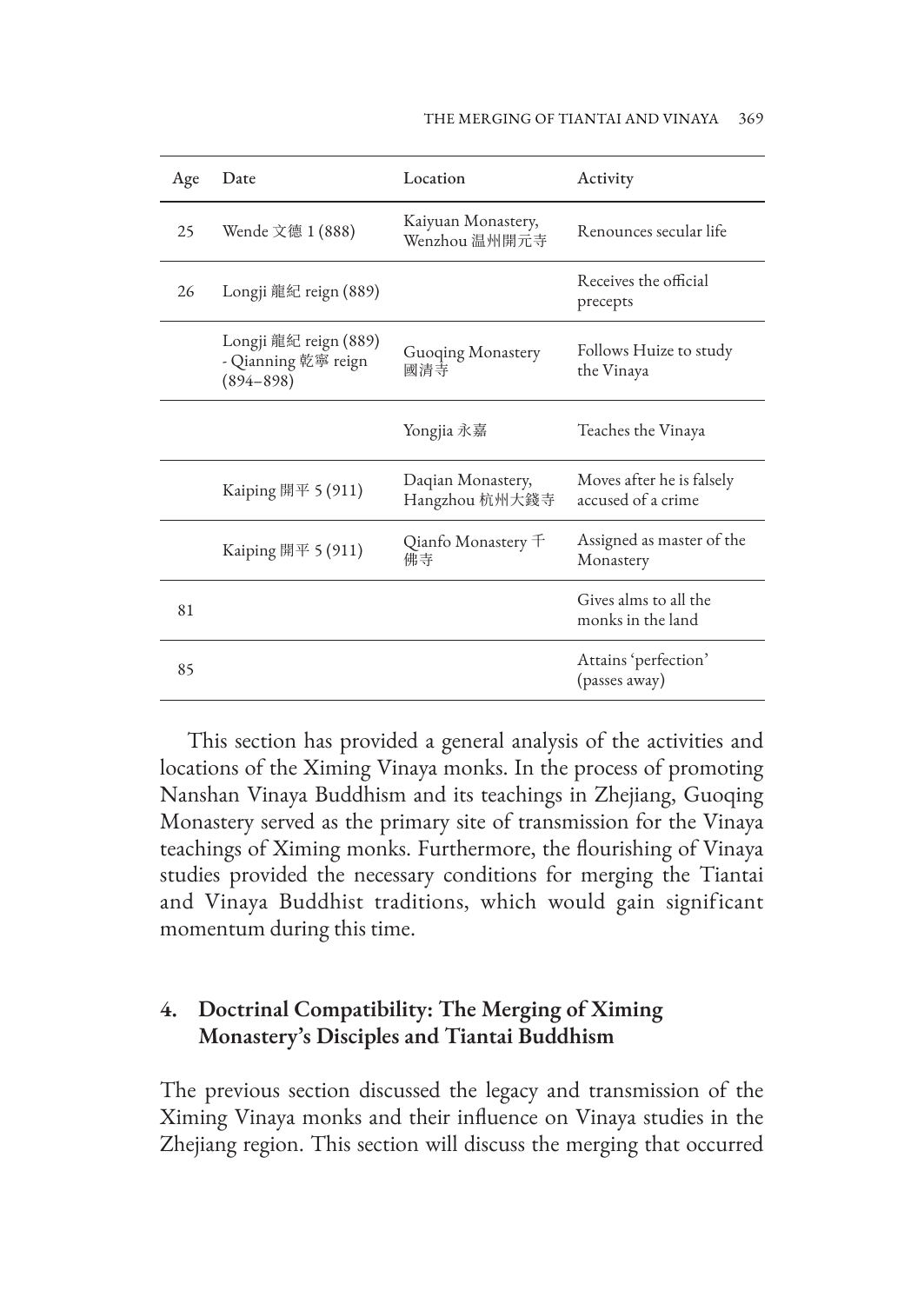between Ximing Monastery Vinaya disciples and Tiantai Buddhism. Below we will observe the specific trajectories of the monks Haoduan 皓端 (890–961) and Wuen 晤恩 (912–986) to consider this merging of Vinaya studies with Tiantai Buddhism.

First in our discussion includes the activities and transmission of Haoduan. Under the efforts of Huize and Xijue, the Nanshan Vinaya tradition of Ximing Monastery flourished in Zhejiang. Furthermore, Guoqing Monastery where the two of them lived also served as the birthplace of Tiantai Buddhism. Objectively speaking, the Ximing Vinaya studies and the Tiantai doctrines already had relatively advantageous conditions suitable for merging their traditions. In terms of actual development, the Ximing lineage of Vinaya studies most likely represents the true origins of the merging of Tiantai doctrine and Vinaya studies in the Song dynasty.

Historically speaking, Xijue, for the most part, embodied a traditional Vinaya monk, focusing on promulgating the *Sifen lü*. On the other hand, his disciple, Haoduan, marks the beginning of integrating Tiantai doctrine with Vinaya studies. According to the biography of Haoduan, after becoming ordained, he studied the Vinaya teachings with Xijue, and after this, studied the *Lotus Sūtra* (Ch. *Miaofa lianhua jing* 妙法蓮華經; Skt. *Saddharmapuṇḍarīka-sūtra*) with the Dharma master Yun 雲 of Jinhua 金華. Haoduan's abilities received the attention of Wuyue King Wusu 武肅王 (852–932), and he taught the *Lotus Sūtra* in Luohan Monastery 羅漢寺 and Zhenshen-ta Monastery 眞身塔寺. At the same time, Haoduan followed the Tenth Tiantai Patriarch Xuanzhu 玄燭 (841–940) and studied the 'Threefold Contemplations' method (Ch. *yixin sanguan* 一 心三觀) of Tiantai tradition. Finally, using the ten *juan* edition of the *Jinguangming jing suiwen shi* 金光明經隨文釋 ['Line by Line' Commentary of the *Suvarṇa-prabhāsôttama-sūtra*\* (*Sūtra* of Golden Light)], Haoduan was able to master the teachings of both schools.<sup>32</sup>

<sup>32</sup> See Haoduan's biography at *Song Gaoseng zhuan*, *T* no. 2061, 50: 7.750c27– 751a2: 於時有台教師玄燭者, 彼宗號爲第十祖. 端依附之, 果了一心三觀, 遂撰《金 光明經隨文釋》十卷. 由是兩宗法要, 一徑路通. 忠獻王錢氏借賜紫衣, 別署大德, 號 '崇法' 焉.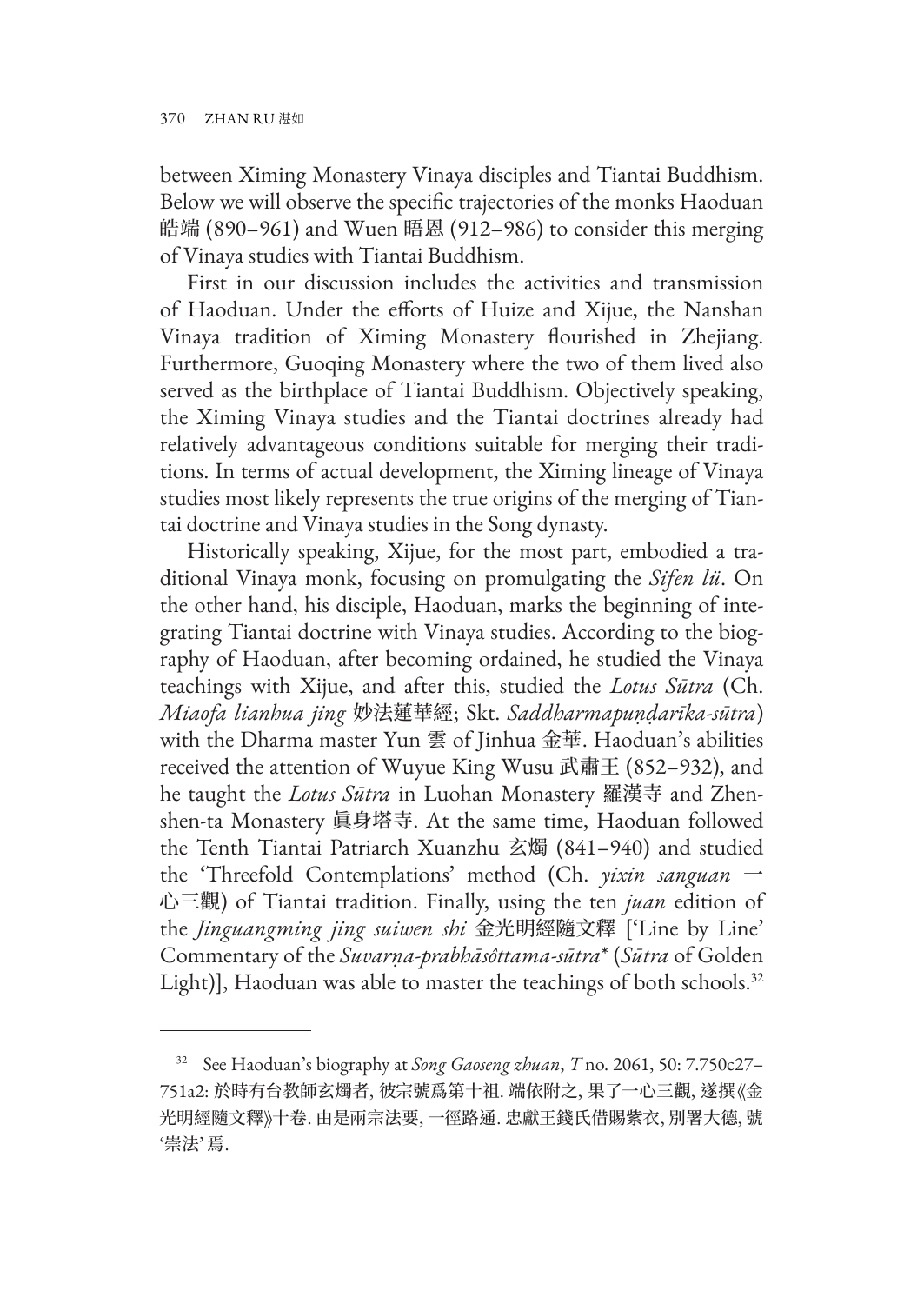In this regard, Haoduan received the transmissions of three figures: Xijue, Yun, and Xuanzhu.

The lineage of Yun remains unknown. After studying with Jinhua Yun, Haoduan received orders from King Wu Su to teach at Luohan Monastery and Zhenshen-ta Monastery. Luohan Monastery most probably refers to the Anguo Luohan Monastery 安國羅漢寺 in Hangzhou 杭州. This monastery was expanded based on the original 'Luohan Cloister/Hall' (Ch. Luohan yuan 羅漢院) of King Qian 錢  $\pm$  in the fifth year of the Zhenming 貞明 reign (919).<sup>33</sup> Zhenshen-ta Monastery was built for the great Tiantai master Zhizhe 智者大 師 (Zhiyi 智顗, 539–598) in the seventeenth year of the Kaihuang 開皇 reign (596) of the Sui dynasty. The monastery was renamed Zhenjue Monastery 眞覺寺 in the Song dynasty during the Dazhong Xiangfu 大中祥符 (1008–1016) reign.34 In this regard, Jinhua Yun, proficient in both *mingshu* 名數 and the *Lotus Sūtra*, represented a direct line of Tiantai Buddhism. Furthermore, it was only in light of these circumstances that Haoduan, who studied with him, was able to teach the *Lotus Sūtra* in Tiantai monasteries. Around this time, while Haoduan was teaching at the Zhenshen-ta Monastery, he encountered Xuanzhu. Therefore, he could continue his studies of the Tiantai doctrines with him. The *Song Gaoseng zhuan*, *Fozu tongji* 佛祖統紀 [Complete Chronicle of the Buddha and Patriarchs] (completed in 1269) and *Shimen zhengtong* 釋門正統 [Orthodox Succession of Śā-kyamuni's Teaching] (completed c.1237) all record Xuanzhu's status as the Tenth Tiantai Patriarch. The latter two works both represent records compiled by Tiantai monks. Therefore, the transmission received by Haoduan from Jinhua Yun and Xuanzhu undoubtedly belongs to the Tiantai orthodoxy.<sup>35</sup> See an outline of Haoduan's trajectory below:

<sup>33</sup> *Jingde chuandeng lu*, *T* no. 2076, 51: 12.293a25–27: 梁貞明五年, 錢王廣其 院爲安國羅漢寺, 移師塔於大慈山塢, 今寺與塔並存.

<sup>34</sup> *Chixiu Zhejiang tongzhi*, *SKQS* 525: 232.200c: 在縣北二十三里, 隋開皇十 七年建, 僧智顗瘞焉. 龕前置雙石塔, 號 '定慧真身塔院'. 宋大中祥符元年, 改今額.

<sup>35</sup> *Fozu tongji*, *T* no. 2035, 49: 22.246b24–26: 法師玄燭, 戒德定品, 慧業法門. 講唱宗乘, 當世特立. 大順初, 傳法帝京, 學徒數百, 左右悅隨. 時謂其可繼荊溪, 尊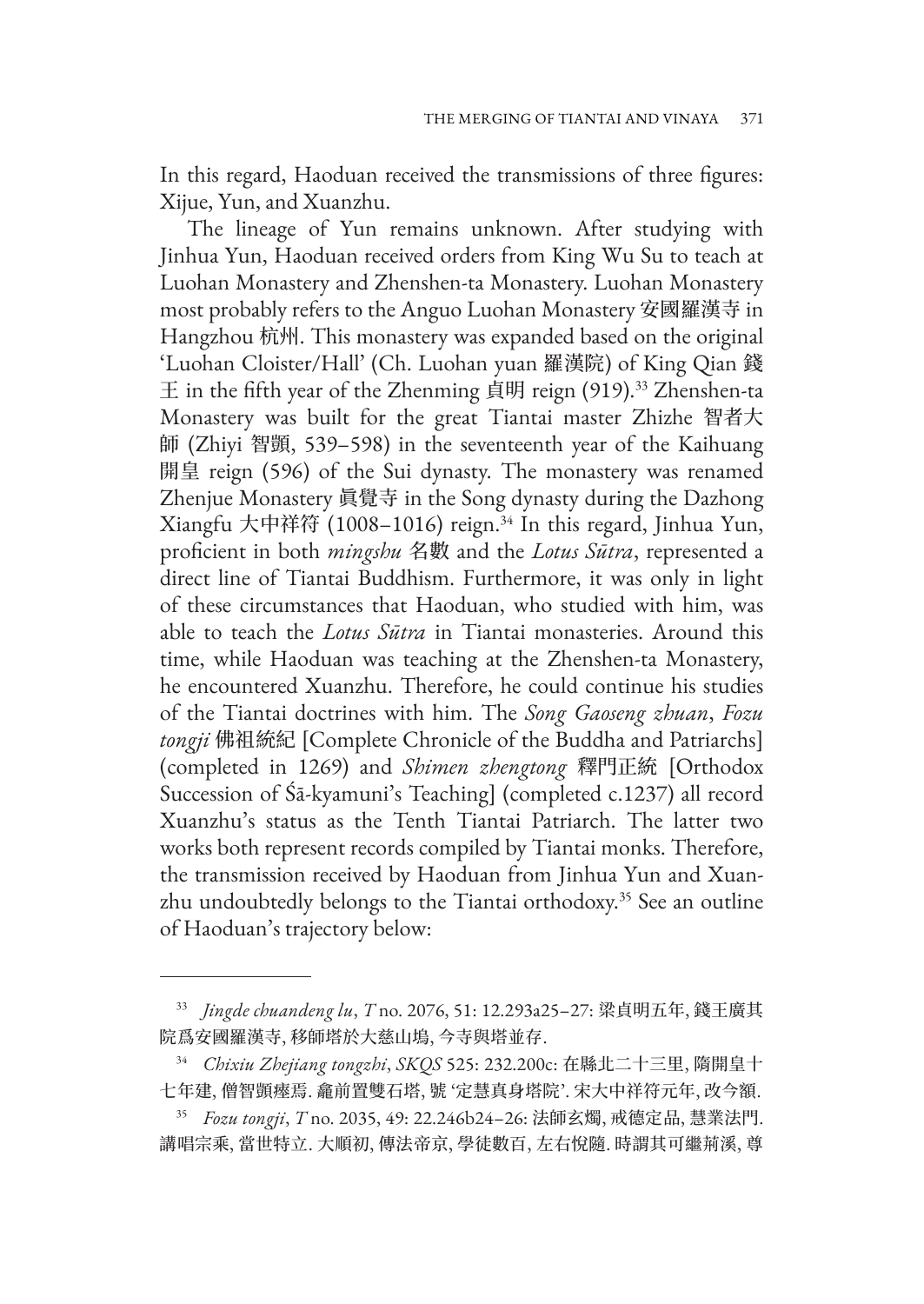| Age | Date                   | Location                      | Activity                                                 |
|-----|------------------------|-------------------------------|----------------------------------------------------------|
| 9   | Guanghua 光化 1<br>(898) | Lingguang temple<br>靈光精舍      | Renounces secular life;<br>enters monkhood               |
| 20  | Kaiping 開平 3 (909)     |                               | Receives ordination                                      |
|     |                        | Ayuwang Monastery<br>阿育王寺     | Follows Xijue to study<br>Vinaya                         |
|     |                        | Jinhua 金華                     | Follows Dharma Master<br>Yun to study the Lotus<br>Sūtra |
|     |                        | Luohan Monastery<br>羅漢寺       | Lectures on the Lotus<br>Sūtra                           |
|     |                        | Zhenshen-ta Monastery<br>真身塔寺 | Lectures on the Lotus<br>Sūtra                           |
|     |                        |                               | Follow Xuanzhu to study<br>Tiantai                       |
| 72  | Jianlong 建隆 2 (961)    |                               | Attains 'perfection' (passes<br>away)                    |

Haoduan inherited the teachings of Tiantai Buddhism and Vinaya Buddhism simultaneously and managed to intercede the two traditions seamlessly. Thus, we might argue that the actual merging of Tiantai and Vinaya Buddhisms began with Haoduan. However, although Haoduan managed to merge the two traditions, his affinity was mainly in practice. According to his biography, in seeking to emulate the spirit of the Eastern Jin monk Huiyuan 慧遠 (334–416), known for 'never crossing the Tiger Creek' 不過虎溪, Haoduan, likewise never left the walls of the Monastery for twenty years. He wrote and dictated more than seventy *juan* and reared over eighty disciples. Thus, Haoduan's efforts and contribution towards the greater impetus to merge Tiantai and Vinaya are often less evident in historical records.

稱爲 '十祖' 云. Cf. *Shimen zhengtong*, *X* no. 1513, 75: 5.316b3–4: 'At the time Tiantai Buddhism had master Xuanzhu, who was called the Tenth Patriarch' (時 台宗有玄燭師者, 學者號爲第十祖).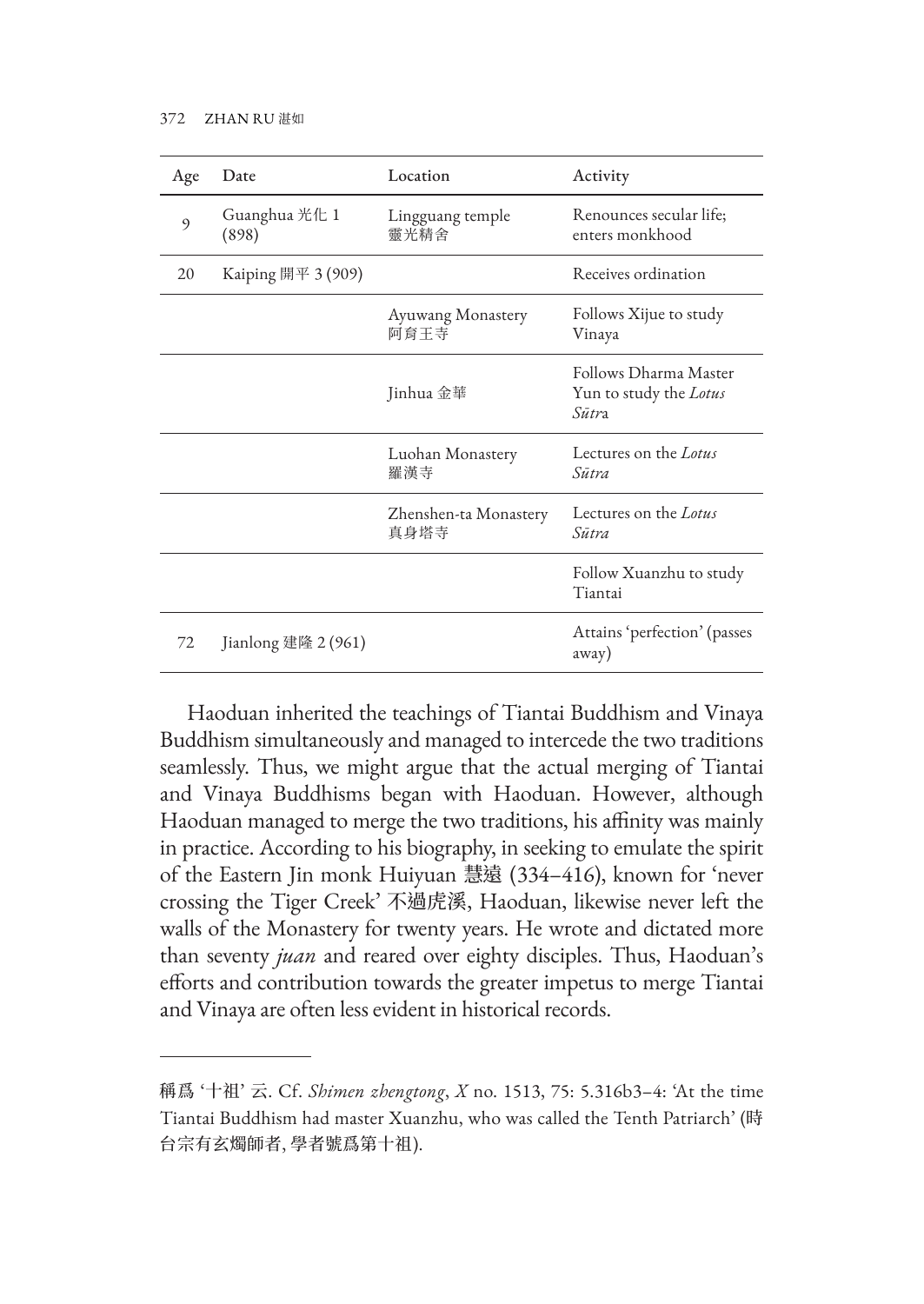Next, we will consider the trajectory of Wuen. Haoduan's biography does not include the names of Haoduan's students. However, in the biographies of other monks, it is noted that among Haoduan's disciples, there was an important figure of Tiantai Buddhism, namely, Wuen.36 Wuen was the initiator of the 'Off the Mountain' (Ch. Shanwai pai 山外派) the Song dynasty Tiantai lineage. The Tiantai lineage of the early Song begins with Qingsong 清竦 (d.u.). Under Qingsong emerges two lines of succession, the 'Home Mountain' faction (Ch. Shanjia pai 山家派) and the Off the Mountain faction. Wuen was the disciple of Zhiyin 志因 (fl. 944), who was the successor of Qingsong.<sup>37</sup> Furthermore, Wuen's stance to only promote the abridged edition of the *Jinguangming xuanyi* 金光明玄義 [Profound Commentary on the *Golden Light Sūtra*], and to consider the extended version as an inferior version of meditative practices altered by later generations, was the primary reason for the eruption of a schism in Tiantai Buddhism that formed the two factions. The *Shinan fuzong ji* 釋難扶宗記 [Record of Expounding Doubts to Bolster the Principles] by Zhili 知禮 (960–1028) points out this fact.38 The controversy and schism between the Off the Mountain and Home Mountain factions of Tiantai Buddhism initiated by Wuen inspired a long-lasting debate. Since the concern of this section is mainly to analyze the process of merging that occurred between the Tiantai and Vinaya Buddhist traditions, we will not discuss the details of Wuen's doctrinal ideas any further. Our interest is purely in his life and sources of lineal transmission.

According to his biography, Wuen inherited teachings from three sources: a lineage of teachers from the Nanshan Vinaya school of the Huiju Monastery 慧聚寺 of Kunshan 崑山, Haoduan, and Zhiyin. Due to the paucity of historical information, it is impossible to verify

<sup>36</sup> *Song Gaoseng zhuan*, *T* no. 2061, 50: 7.751c26–27: 'In the early years of the [Later] Jin (936–944) [Wuen] studied the *sūtra*s and *śāstra*s with Haoduan of Zuili' (晉天福初, 從檇李皓端師, 聽習經論).

<sup>37</sup> Pan & Wu, *Zhongguo Tiantai zong tongshi*, 394.

<sup>38</sup> *Siming Renyue yishuo congshu*, *X* no. 948, 56: 5.848a9–10: 《金光明玄義》, 早歲聞浙陽慈光恩師, 專守略本. 非觀心等義, 謂後人擅添.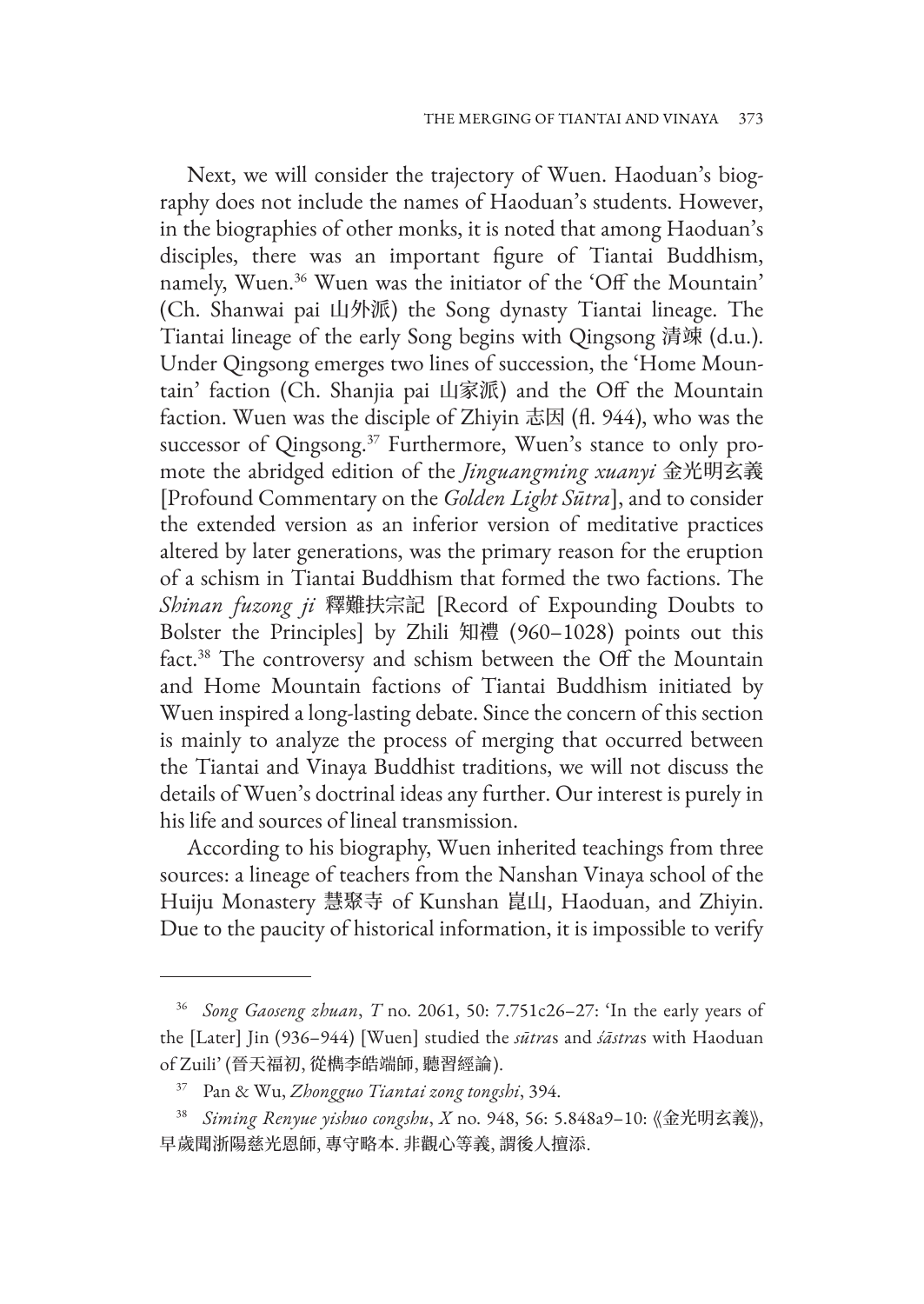details about the Nanshan Vinaya monks of the Huiju Monastery of Kunshan. Wuen learned the *sūtra*s and *śāstra*s from Haoduan of Zuili 檇李. Zuili refers to Xiuzhou 秀州39 (which later became the Jiaxing 嘉興 prefecture). Furthermore, as confirmed earlier, Haoduan represented a successor of both the Tiantai and Vinaya schools. Thus, it is without a doubt that Wuen represented a direct successor of the Nanshan Vinaya school teachings<sup>40</sup>. See Wuen's trajectory below:

| Age | Date(s)                                              | Location                              | Activities                                                       |
|-----|------------------------------------------------------|---------------------------------------|------------------------------------------------------------------|
| 13  | Tongguang 同光 $2$ (c.<br>924)                         | Xingfu Monastery,<br>Mount Po 破山興福寺   | Renounces secular life;<br>enters monkhood                       |
|     | Changxing 長興<br>reign (930-933) of<br>the Later Tang | Huiju Monastery,<br>Mount Kun 崑山慧聚寺   | Studies the Nanshan<br>Vinaya teachings                          |
|     | Tianfu (early) 天福<br>reign (936-943) of<br>Later Jin | Lingguang Monastery,<br>Xiuzhou 秀州靈光寺 | Follows Haoduan to study<br>the <i>sūtras</i> and <i>śāstras</i> |
|     | Kaiyun 開運 (947–<br>950) reign of Later<br>Jin        | Ciguang Cloister, Qian-<br>tang 錢塘慈光院 | Follows Zhiyin to study<br>Tiantai                               |
| 75  | Yongxi 雍熙 3 (986)                                    |                                       | Attains 'perfection' (passes<br>away)                            |

In summary, when transmitted to Xijue, the Nanshan Vinaya tradition still predominately taught the Vinaya. However, by the time

<sup>&</sup>lt;sup>39</sup> *Fozu tongji*, *T* no. 2021, 49: 11.211b10: [He was] jailed in Zuili (The character Zui 檇, is a place name [the curr-<br>ent day Xiuzhou 秀州]) (坐獄於檇李  $_{4\text{A-}}$ 秀州).

<sup>40</sup> See Wuen's biography at *Song Gaoseng zhuan*, *T* no. 2061, 50: 7.751c23– 752a1: 年十三, 聞誦《彌陀經》, 遂求出家. 親黨饒愛, 再三沮之, 乃投破山興福寺 受訓. 後唐長興中, 受滿分戒. 登往崑山慧聚寺, 學南山律. 晉天福初, 從檇李皓端 師, 聽習經論. 懸解之性天然, 時輩輒難抗敵. 後微聞天台 '三觀'、'六即' 之説, 冥符 意解. 漢開運中, 造錢唐慈光院志因師, 講貫彌年, 通達《法華》、《光明經》、《止觀 論》, 咸洞玄微.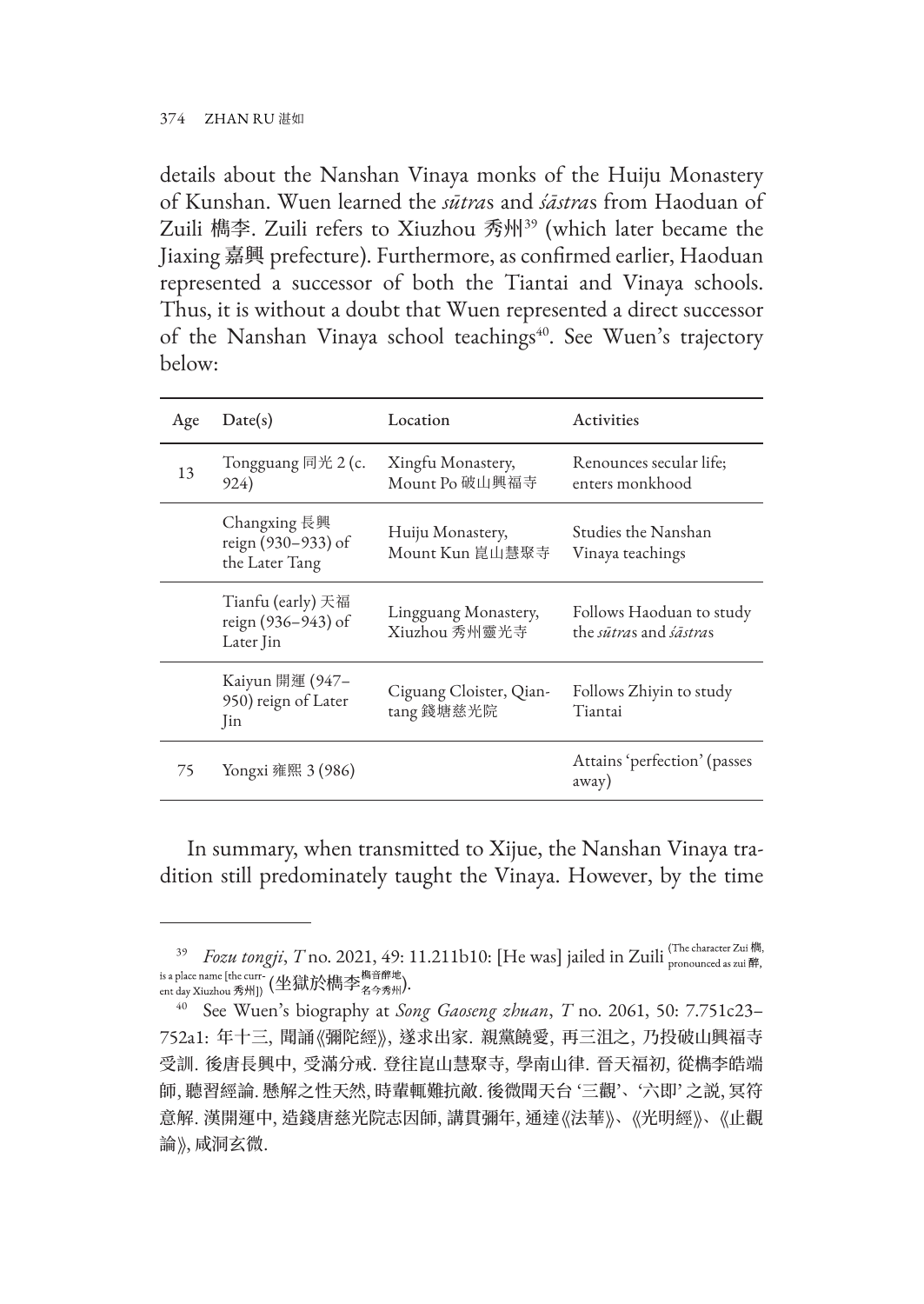Xijue's student Haoduan received the teachings, they had already begun to merge the teachings of Tiantai and Vinaya. Finally, by the time the teachings became passed to Wuen, they were almost entirely characterized by the doctrines of Tiantai. By this time, the mutual process of merging and absorbing by Vinaya Buddhism of Ximing Monastery and Tiantai Buddhism of Guoqing Monastery had already run its course. Now, the Nanshan Vinaya monks no longer identified themselves as Vinaya monks but rather as successors of Tiantai Buddhism aiming to promote the Tiantai doctrine.

#### **5. Some Concluding Remarks**

This study investigated how the transmission of Ximing Vinaya Buddhism and its gradual integration process with Tiantai Buddhism's Guoqing Monastery lineage provided a foundation for merging the Tiantai and Vinaya buddhist traditions/lineages in the Song dynasty. In this examination, we discovered that starting with the legacy of Daoxuan, Vinaya Buddhism that took shape at Ximing Monastery continued uninterrupted. Additionally, although the direct lineages of some of the Vinaya monks associated with the Ximing Monastery are still unclear, in many cases, their trajectories may be directly linked to the activities of the Vinaya monks from earlier generations. From this perspective, it becomes clear that the legacy of Ximing Vinaya studies remained continuous.

The peasant uprising led by Huang Chao in the late Tang destroyed the Ximing Monastery, and its monks became displaced. The Vinaya master Huize fled to the Guoqing Monastery and resided there for seven years, promoting the Nanshan Vinaya teachings. His disciple Xijue succeeded him. The two figures made outstanding contributions to the prosperity of the Nanshan Vinaya in the Zhejiang region. Furthermore, the flourishing of the Nanshan Vinaya lineage in Zhejiang provided the necessary foundation for the later merging of Tiantai and Vinaya Buddhisms.

Xijue's disciple, Haoduan, became a binary figure of Tiantai and Vinaya Buddhisms and followed the Tenth Tiantai Patriarch Xuanzhu to become a vital promulgator of Tiantai Buddhism.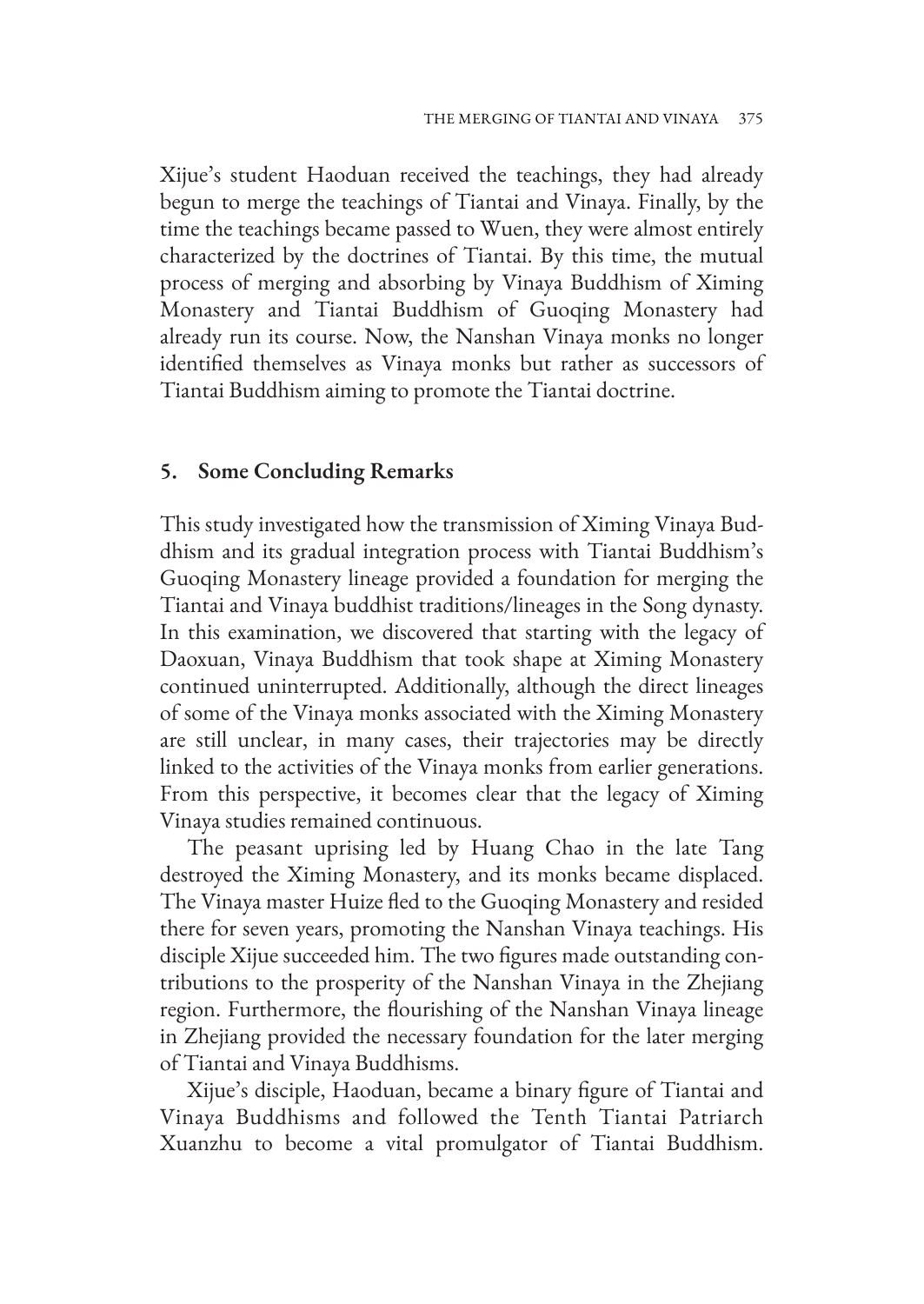376 ZHAN RU 湛如

Xijue's disciple Wuen developed into an even more critical Tiantai figure, becoming the earliest patriarch and creator of the doctrines of the Off the Mountain Tiantai faction. Although Wuen was also a former disciple of Haoduan and the Huiju Monastery lineage, in his process of promulgating the dharma to the outside world, he never exhibited the attitude of a Nanshan Vinaya master. The end of the Tang to the beginning of the Northern Song dynasty marks the crucial period when the Vinaya studies lineage of Ximing Monastery merged with Tiantai Buddhism. It had passed through four generations from Huize to Wuen, was transmitted for more than two-hundred years, and finally had reached its end.

# **Bibliography**

## Abbreviations

| Da zangjing bubian 大藏經補編. See Secondary Sources,    |
|-----------------------------------------------------|
| Lan, ed.                                            |
| Yingyin Wenyuange siku quanshu 景印文淵閣四庫全             |
| 書. See Secondary Sources, Taiwan shangwu yinshuguan |
| youxian gufen gongsi, comp.                         |
| Taishō shinshū daizōkyō 大正新脩大藏經. See Secondary      |
| Sources, Takakusu & Watanabe et al., eds.           |
| Xinbian xu zangjing 新編卍字續藏經. See Secondary          |
| Sources, Xin wenfeng chuban gongsi, comp.           |
|                                                     |

## Primary Sources

*Chixiu Zhejiang tongzhi* 敕修浙江通志 [Imperially Commissioned Provincial Gazetteer of Zhejiang]. 280 *juan*. Comp. Li Wei 李衛 (1687–1738 ) et al. *SKQS* vols. 519–525.

*Fozu tongji* 佛祖統紀 [Complete Chronicle of the Buddhas and Patriarchs] (c. 1269). 54 *juan*. By Zhipan 志磐 (1220?–1275?). *T* no. 2035, vol. 49.

*Guanzhong chuangli jietai tujing* 關中創立戒壇圖經 [Text and Diagram to Establish a Precept Platform in Guanzhong]. 1 *juan*.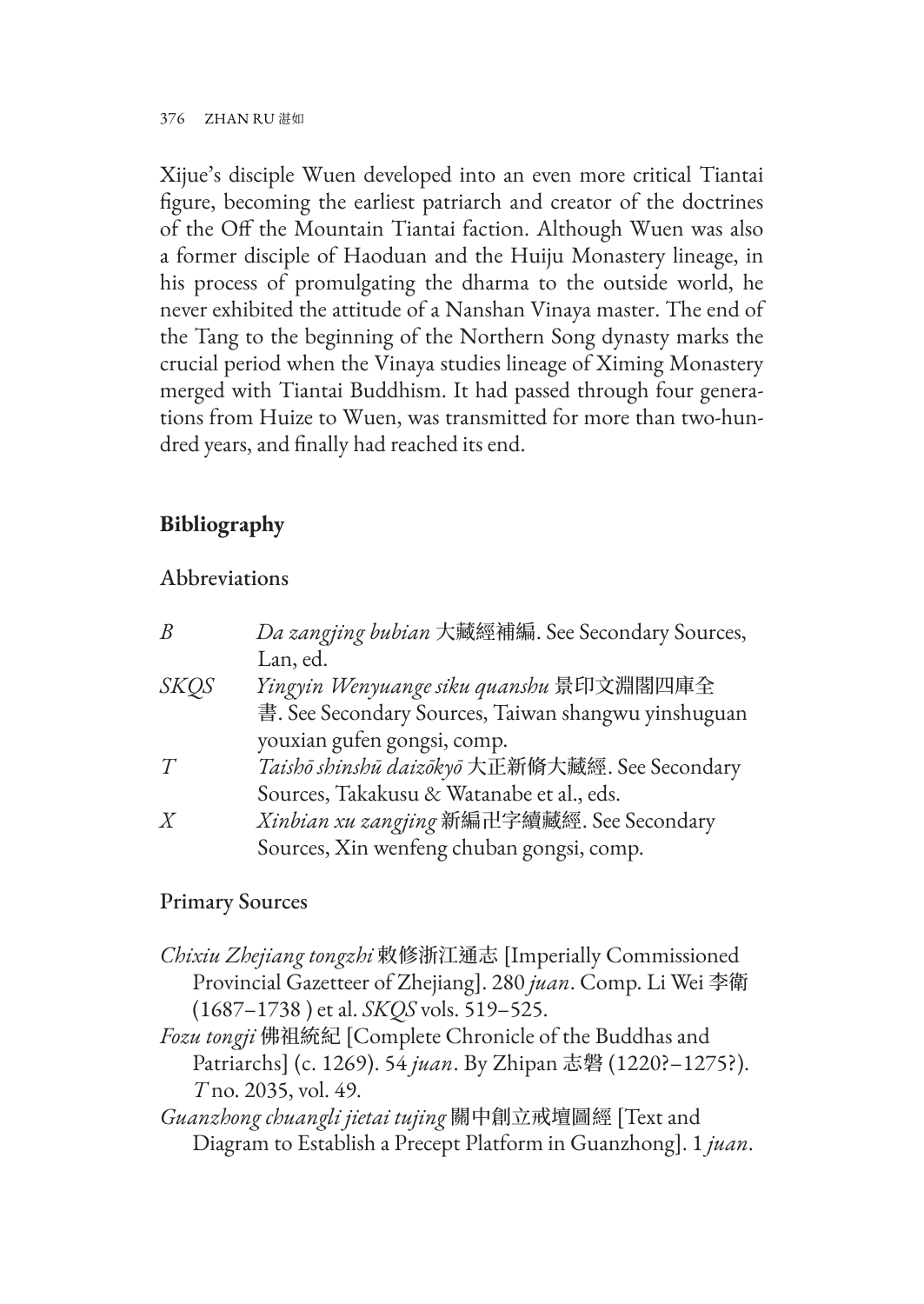By Daoxuan 道宣 (596–667). *T* no. 1892, vol. 45.

- *Ji Shenzhou sanbao gantong lu* 集神州三寶感通錄 [Collected Records of the (Mysterious) Stimuli and Responses Related to the Three Jewels in China]. 3 *juan*. By Daoxuan 道宣 (596–667). *T* no. 2106, vol. 52.
- *Jingde chuandeng lu* 景德傳燈錄 [Record of the Transmission of the Lamp Published in the Jingde Era] (1004). 30 *juan*. By Daoyuan 道原 (fl. 11th c.). *T* no. 2076, vol. 51.
- *Jiu Tang shu* 舊唐書 [Old History of the Tang Dynasty]. 200 *juan*. By Liugou 劉昫 (887–946) et al. Beijing: Zhonghua shuju 中華書 局, 1975.
- *Jixian zhuji* 集賢注記 [Annotated Records of Jixian Academy]. 2 or 3 *juan*. By Wei Shu 韋述 (?–757). References made to Tao (collected and collated).
- *Kyewŏn p' ilgyŏng chip*/Ch. *Guiyuan bigeng ji jiaozhu* 桂苑筆耕集 [Plowing the Cassia Grove with a Writing Brush]. 20 *juan*. By Ch'oe Ch'iwŏn 崔致遠 (857–900). Reference made to Dang (collated and annotated).
- *Mozhuang manlu* 墨莊漫錄 [Random Records from the Mozhuang Estate]. 10 *juan*. By Zhang Bangji 張邦基 (active 1130s). Comp. Zhang, *Sibu congkan* no. 434.
- *Quan Tangwen* 全唐文 [Complete Tang Texts/Prose]. 1,000 *juan*. Comp. Dong Gao 董誥 (1740–1818) et al. Beijing: Zhonghua shuju 中華書局, 1983.
- *Sankoku buppō denzū engi*/Ch. *Sanguo fofa chuan tong yuanqi* 三 國佛法傳通緣起 [A Record of the Transmission of the Buddhadharma through Three Countries]. 3 *kan*. By Gyōnen 凝然 (1240–1321). *B* no. 186, vol. 32.
- *Shiguo chunqiu* 十國春秋 [The Spring and Autumn Annals of the Ten Kingdoms]. 114 *juan*. Comp. Wu Renchen 吳任臣 (1628–1689). References made to *SKQS* vol. 466/Xu and Zhou (punctuated & collated).
- *Shimen zhengtong* 釋門正統 [Orthodox Succession of Śākyamuni's Teaching] (c.1237). 8 *juan*. By Zongjian 宗鑑 (fl. 13th c.). *X* no. 1513, vol. 75.
- *Siming Renyue yishuo congshu* 四明仁岳異說叢書 [Series of Works of the Unique Teachings by Siming Renyue (992–1064)]. 7 *juan*.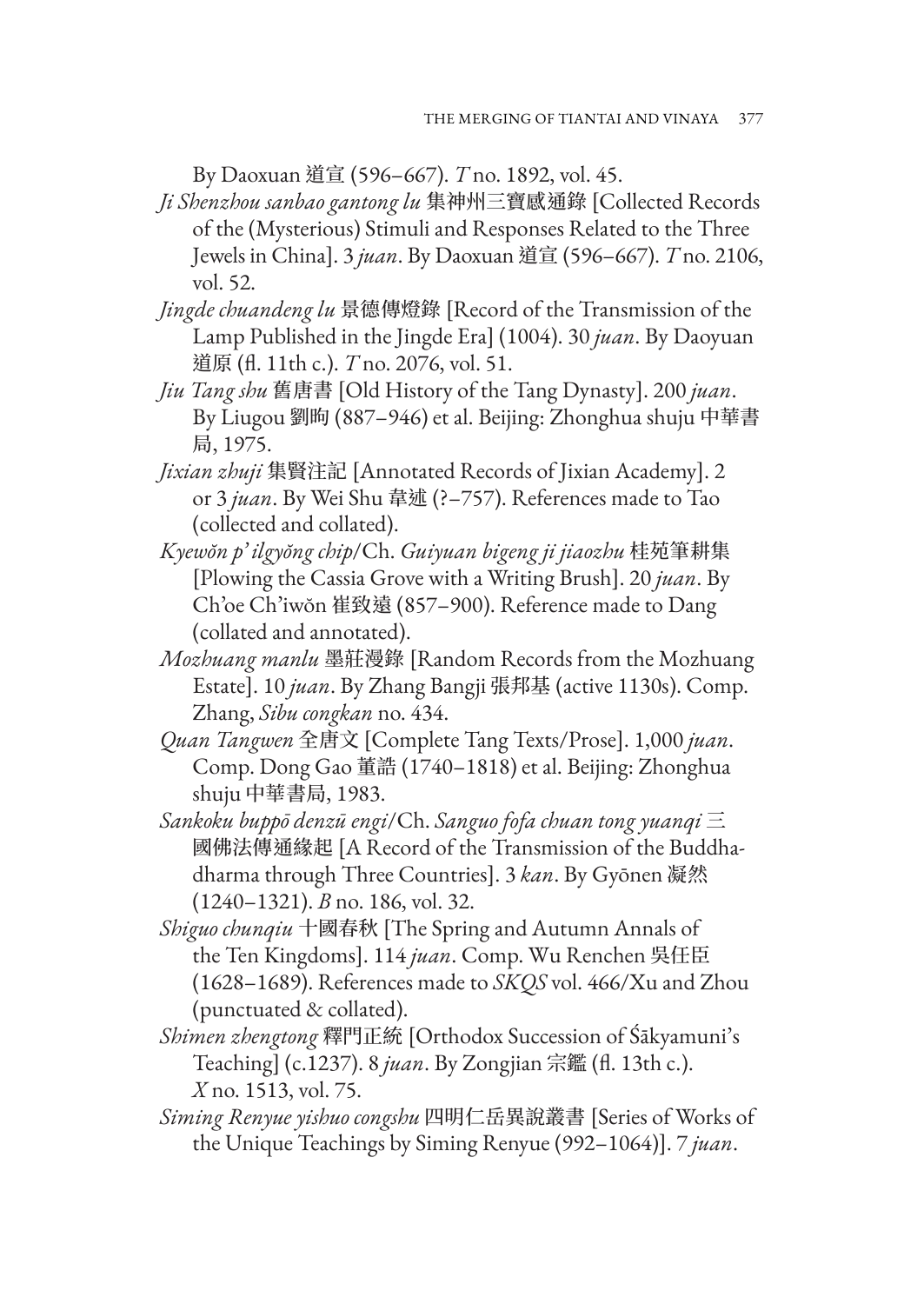By Siming Renyue 四明仁岳 (992–1064). *X* no. 0948, vo. 56. *Song Gaoseng zhuan* 宋高僧傳 [The Song Dynasty Biographies

of Eminent Monks]. 30 *juan*. By Zanning 贊寧 (919–1001). *T* no. 2061, vol. 50.

*Tang caizi zhuan* 唐才子傳 [Biographies of Talented People in Tang]. 10 *juan*. By Xin Wenfang 辛文房 (fl. 13th c.). References made to Fu (annotated and collated).

*Wulin fanzhi* 武林梵志 [Annals of the monasteries of Hangzhou]. 12 *juan*. By Wu Zhijing 吳之鯨 (?–1609). *B* no. 161, vol. 29.

*Xianchun Lin'an zhi* 咸淳臨安志 [Gazetteer of Lin'an from the Xianchun reign (1265–1274)]. 100 *juan*. Comp. Qian Yueyou 潛說友 (1216–1277). *SKQS* vol. 0490.

*Xingshi chao zhujia ji biaomu* 行事鈔諸家記標目 [Titles of Various Commentaries on the *Sifen lü*]. 1 *juan*. By Huixian 慧顯 (10th–11th c.). *X* no. 0741, vol. 44.

*Xu Gaoseng zhuan* 續高僧傳 [Continued Biographies of Eminent Monks]. 30 *juan*. By Daoxuan 道宣 (596–667). *T* no. 2060, vol. 50.

*Yangzhou huafang lu* 揚州畫舫錄 [Record of the Painted Pleasure Boats of Yangzhou]. 18 *juan*. By Li Dou 李鬥 (?–1817). References made to Wang and Tu (punctuated and collated).

*Yanyou Siming zhi* 延佑四明志 [Yanyou Era Gazetteer of Siming]. Currently extant 17 of the original 20 *juan*. Comp. Yuan Jue 袁 桷 (1266–1327), and Wang Housun 王厚孫 (d.u.). *SKQS* vol. 0491.

## Secondary Sources

- Chen Shangjun 陳尚君, comp. *Quan Tangwen bubian* 全唐文補編 [Supplementation to the Complete Tang Prose]. 3 vols. Bejing: Zhonghua shuju 中華書局, 2005.
- Dang Yinping 党银平, coll. and annot. *Guiyuan bigeng ji jiaozhu* 桂 苑筆耕集校注 [Collated and Annotated Edition of the *Kyewŏn p' ilgyŏng chip* (Plowing the Cassia Grove with a Writing Brush)]. Beijing: Zhonghua shuju 中華書局, 2007.
- Fu Xuancong 傅璇琮, coll. and annot., Tao Min 陶敏, and Chen Shangjun 陳尚君, suppl. *Tang caizi zhuan jiaojian buzheng* 唐才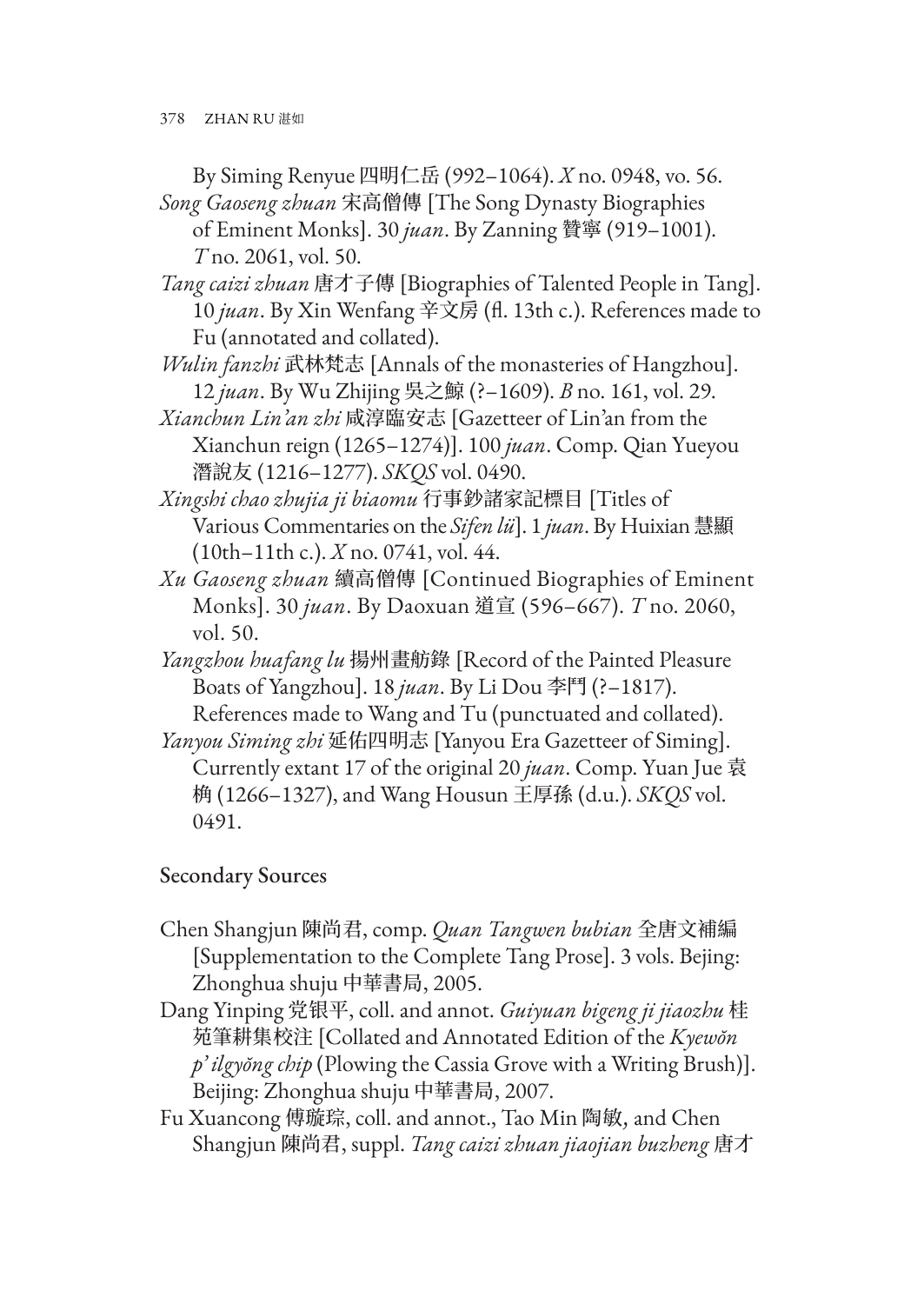子傳校箋·補正 [Supplementary Revised Edition of Biographies of Talented People in Tang]. 5 vols. Beijing: Zhonghua shuju 中華書局, 1995.

- Lan Jifu 藍吉富, ed. *Da zangjing bubian* 大藏經補編 [Supplement to the Dazangjing]. Taibei: Huayu chubanshe 華宇出版社, 1985.
- Li Fangmin 李芳民. *Tang Wudai Fosi jikao* 唐五代佛寺輯考 [Compilation of Textual Research on the Buddhist Monasteries of the Tang and Five Dynasties]. Beijing: Shangwu yinshuguan 商 務印書館, 2006.
- Pan Guiming 潘桂明, and Wu Zhongwei 吳忠偉. *Zhongguo Tiantai zong tongshi* 中國天台宗通史 [A General History of Tiantai Buddhism in China]. Nanjing: Fenghuang chuban she 鳳凰出版 社, 2008.
- Taiwan shangwu yinshuguan gufen youxian gongsi 臺灣商務印 書館股份有限公司, comp. *Yingyin Wenyuange Siku quanshu* 景印文淵閣四庫全書 [Wenyuange Edition of the Imperially Commissioned Collection of Four Branches of Literature]. 1,500 vols. Tabei: Taiwan shangwu yinshuguan gufen youxian gongsi 臺灣商務印書館股份有限公司, 1983–1986.
- Takakusu Junjirō 高楠順次郎, and Watanabe Kaigyoku 渡邊海旭 et al., eds. *Taishō shinshū daizōkyō* 大正新脩大藏經 [Buddhist Canon Compiled during the Taishō Era (1912–1926)]. 100 vols. eds. Tōkyō: Taishō Issaikyō Kankōkai, 1924–1934. Digitized in CBETA (v. 5.2) and SAT Daizōkyō Text Database (https://21dzk.l.u-tokyo.ac.jp/SAT/satdb2015.php).
- Tao Min 陶敏, coll. *Jinglong wenguan ji Jixian zhuji* 景龍文館記 集 賢注記 [A Record of the Jinglong Literary Institute, Records of Jixian Academy, Annotated]. Beijing: Zhonghua shuju 中華書局, 2015.
- Wang Beiping 汪北平, and Tu Yugong 塗雨公, punct. and coll. *Yangzhou huafang lu* 揚州畫舫錄 [Record of the Painted Pleasure Boats of Yangzhou]. Beijing: Zhonghua shuju 中華書局, 1997.
- Xin wenfeng chuban gongsi 新文豐出版公司, comp. *Xinbian xu zangjing* 新編卍字續藏經 [Man Extended Buddhist Canon]. 150 vols. Xin wenfeng chuban gongsi 新文豐出版公司, Taibei 臺北, 1968–1970. Reprint of Nakano Tatsue 中野達慧 et al., comps. *Dai Nihon zoku zōkyō* 大日本續藏經 [Extended Buddhist